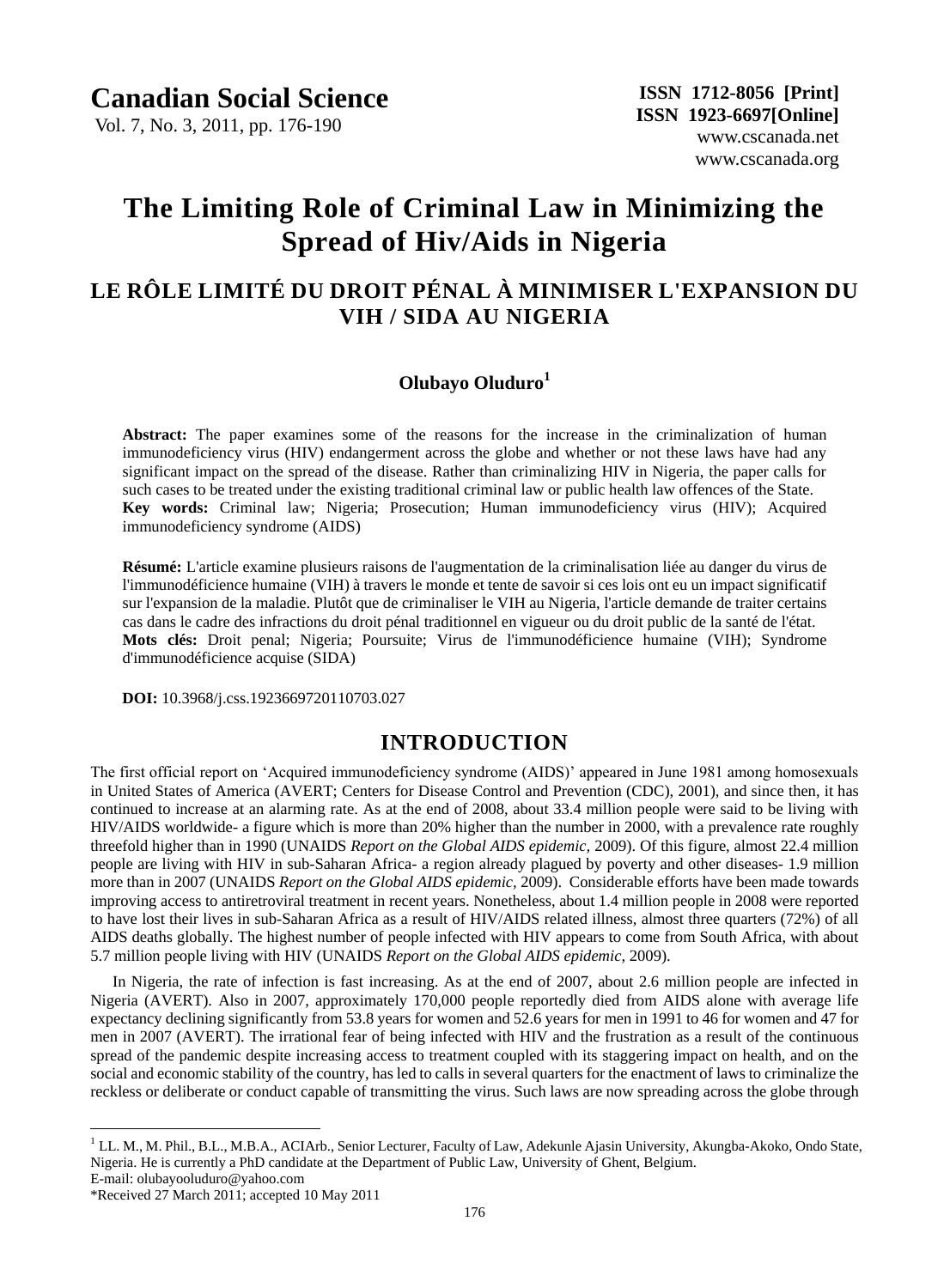United States, Australia, Canada, Europe and now to Sub-Saharan Africa and Asia. For example, while in Tanzania, proof of wilful transmission leads to life imprisonment, in Benin, exposure to HIV even when transmission has not occurred is criminalized. Most of these laws are based on the African Model Law, created in September 2004 at a workshop by Action for West Africa Region in N"Djamena, Chad (HIV Verdict on a Virus). Since then, at least 15 African countries (Pearshouse, 2008, 5-6) including Guinea-Bissau, Benin, Mali, Niger, Togo and Sierra Leone have passed laws criminalizing HIV transmission and several others are proposing to enact similar laws. Statistics available showed that since the late 1980s in Canada, more than 90 people with HIV have been prosecuted, and about 70 convicted of criminal HIV exposure or transmission (Cameron, 2009). Countries like Austria, Sweden and Switzerland each had more than 30 prosecutions respectively for the transmission of HIV (Greater Network of People Living with HIV/AIDS, 2005). It is the belief of the proponents of this view that criminalization of HIV endangerment will help to minimize the spread of this epidemic, as it would, according to them, instil fears in the minds of the people to always adopt safer and healthier behaviour in their sexual and social lives. In order to prevent the misuse of coercive measures, minimize the negative effects on HIV prevention efforts and on access to care, treatment and support, it is important to have sound public policy in this area (Elliot, 2000, 66-67).

The paper shall examine the rationales for invoking criminal law, and whether these afford any justification for criminalizing HIV transmission in Nigeria. It shall further address some of the traditional criminal laws offences, and examine if they are adequate to deal with cases of HIV endangerment, and if not, whether there is need for a new HIV specific laws.

### **1. RATIONALES FOR CRIMINALIZATION**

Various reasons have been proposed in support of adopting an HIV- specific statute that create a separate crime or increase the punishments for existing crimes (Mosiello, 1999; Markus, 1999; McArthur, 2009, 709). This sub-section shall examine these reasons with a view to determining if they are sufficient enough to justify the invocation of criminal sanctions being suggested.

In the first place, it has been argued that criminalization would serve as a deterrent to the culprit. One of the proponents of this view argued that in view of the myriad of contexts in which HIV/AIDS crimes are perpetuated in Nigeria, "it is particularly crucial that sentencing should be strict enough to deter the convict and provide retributive solace for the victim. It is in this sense that criminal laws can help stem the tides of HIV/AIDS transmission" (Bassir). The argument though appeared sound, but is of questionable utility. Coercion is a crude tool of prohibiting HIV transmission in areas of highly complex, intimate private activity like sex or illicit drug use. The efficacy of the theory of general deterrence is, at best 'only a conjecture unsupportable by any scientific evidence,' (Adeyemi, 1968, 255-256) and must be seen as 'a judicial exercise in self deception." (Adeyemi, 1977) The same is also true as regards specific deterrent. In fact, assumptions about deterrence by the legislators and courts are so simplistic as to border on the verge of lack of full appreciation of the relationship between punishment and criminality (Adeyemi, 1990, 110). Such laws hardly deter people, but on the contrary often lead to increase of such prohibited act. For example, in Nigeria, studies on the offences of murder, armed robbery, and those of drugs and narcotic, have demonstrated clearly that no efficacy has been or can be shown for the operation of the death penalty for these offences (Adeyemi, 1991, 4). Apart from the fact that capital offence is contrary to international human rights obligations, the number of these offences has increased unabated. Thus, criminalization of HIV transmission will hardly have any deterrent effect in the face of stigma, discrimination, physical violence, poverty and others, meted to HIV infected persons who are seen as potential criminals in society.

Secondly, it has been contended that criminalization will bring about incapacitation of the offender. In other words, sending such a person to terms of imprisonment will prevent him/her from inflicting harm on others who are uninfected. This may not be totally true in view of the fact that high-risk behaviour in form of unprotected sex, sharing needles etc are on the increase in prison among the inmates, without access to information that can prevent the transmission of HIV (Grover, 2010; Gostin, 1989, 1056). This is coupled with the fact that majority of prisons in Nigeria lack adequate health care facilities for prisoners that are HIV positive. An imprisoned HIV positive offender who commits an assault (biting), or who still engage in high risk behaviour on a fellow uninfected prisoner or a prison official is still inflicting harm on persons who are uninfected. Besides, in countries where conjugal visits are allowed, and where prisoners are permitted to go on weekend leave to their homes subject to good behaviour, it therefore implies that outsiders too may not be safe from the activities of such HIV positive prisoner, and this will ultimately render the practical value of incapacitation counterproductive.

In addition, it has been argued that criminalization will serve the purpose of retribution. In the Zimbabwe's case of *Sv*. *Nzara* (2001 JOL 8529 ZH), the accused was charged with the crime of sodomy. It was alleged that between 15 and 17 of December 1999 at a house in Glen-Norah, the accused unlawfully and intentionally and against the order of nature had sexual intercourse *per anum* with one Z, a minor aged four-and-half years on diverse occasions. He pleaded not guilty and after a long trial, he was found guilty of the crime charged and he was referred to the High Court for sentence. It is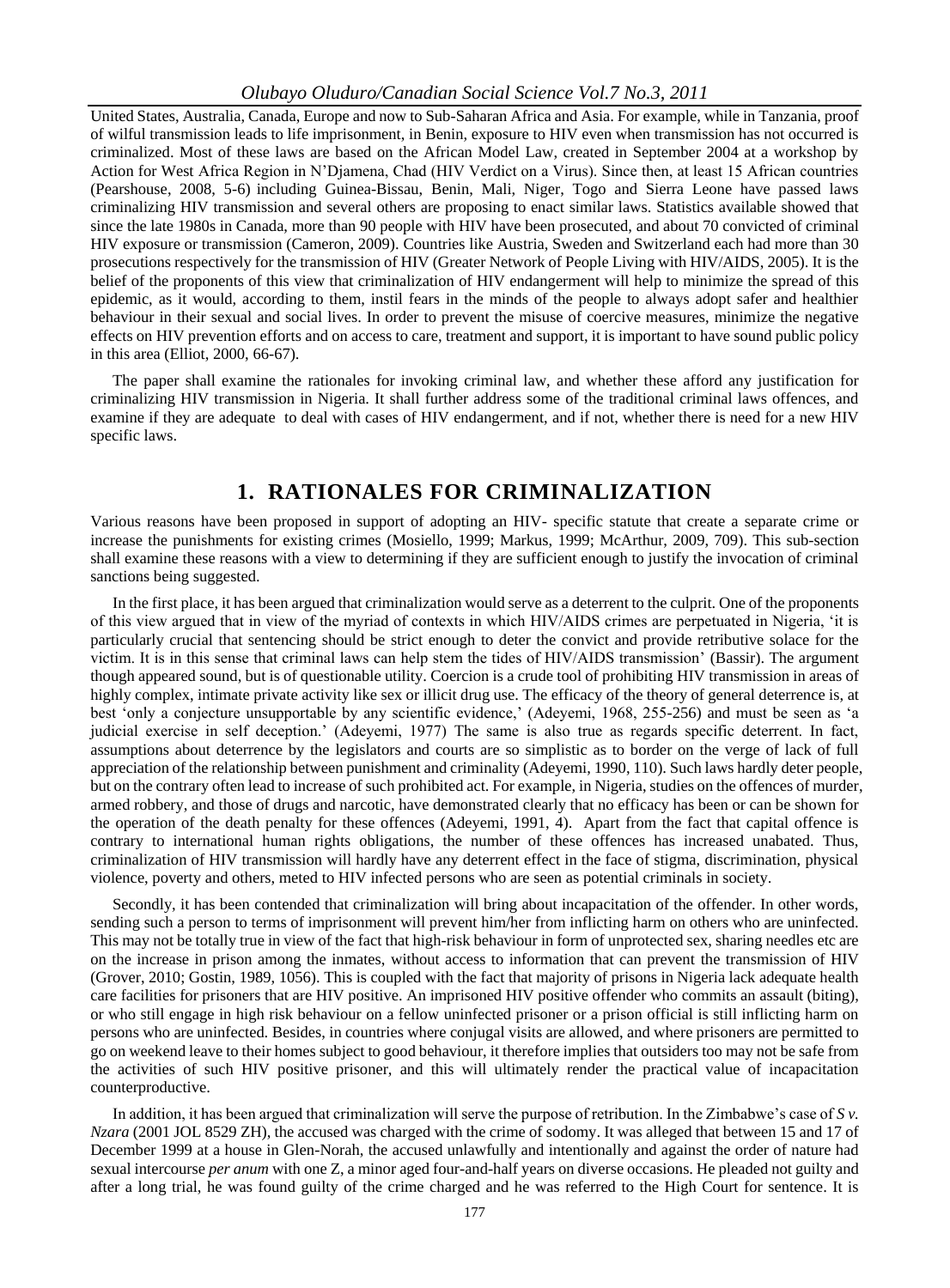important to note that the issue of the accused's HIV status arose when, during the trial, the accused asked if the child had a sexually transmitted disease similar to the one he was suffering from. This prompted the Magistrate with the accused's consent and the consent of the minor child's parents to order that the accused and the minor child both be examined or tested for HIV. The accused person confirmed in court that he was indeed examined. Blood samples were taken from him and they were analysed. The results of the tests were that the accused was found to be HIV positive and the minor child was also found to be HIV positive. In the view of the learned trial judge, Chinhengo, the courts must impose a punishment which is retributive in nature. Retributive because with the absence of a cure for HIV/AIDS, the accused has procured that the minor child will not only suffer during whatever remains of his natural life, but also that he still eventually die from HIV/AIDS. The accused was sentenced to 20 years' imprisonment.

However, the argument that criminalization will serve a retribution purpose can only hold sway where the conduct of the person is so morally reprehensible and utterly despicable that it merits been punished severely by the State through the use of criminal sanctions as shown in *Nzara's* case . In this wise, there must be *actus reus* and *mens rea* for there to be punishment. But most often, majority of people infected with the epidemic may not be aware of their infection, and hence no guilty mind. As at November 2007, it was estimated that more than one-quarter of people infected with HIV in Canada were unaware of their infection (Canadian HIV/AIDS Legal Network, 2008). As noted by Richard Elliot, not every moral wrong should be defined as a crime, and so, only a small subset of cases of HIV transmission could justifiably be criminalized on the basis that such conduct deserved been dealt with severely (Elliot, 2000, 67).

Finally, the argument that criminalization can lead to rehabilitation of the offender, may not be wholly true. The purpose of imprisonment as a means of rehabilitating the prisoners, and bringing about positive behavioural change, and preventing the spread of HIV is defeated as a result of the high-risk behaviour like sex, injection of drugs etc which are on the increase in prison environment and unchecked by authorities concerned. Long term of imprisonment of HIV positive prisoners may lead to prisonization. Prisonization has been defined as "the continuous and systematic destruction of the psyche in consequence of the experience of imprisonment, and the adoption of new attitudes and ways of behaving which are not only unsuited to life in outside world but which frequently make it impossible for the individual to act successfully in any normal role." (Morris and Morris; Adeyemi, 1999, 211). In addition, criminal law may not be able to achieve the objective of rehabilitating the offenders as most of them are not intentionally trying to infect others (Stein, 2004, 194). This will only make the prisoners more dangerous to the society than ever before, and hence, further spread of HIV. Imprisonment therefore, is less likely than counseling and social support to change behaviour in the community (UNAIDS Handbook for Legislators on HIV/AIDS, 1999, 51).

### **1.1 The Place of Traditional Criminal Law Offences in HIV-Related Cases**

In many jurisdictions, existing criminal law offences such as murder, assault or assault with a dangerous or deadly weapon, manslaughter, common nuisance endangering the life and health of the public, failure to discharge a "legal duty," criminal negligence causing bodily harm, and others have been employed in some HIV-related cases. Persons living with HIV infection have been convicted for some of these offences, even when there are some of these conducts that have not been scientifically confirmed as been capable of posing a serious risk of transmission (Burris, 2007, 486-487). Such conducts includes spitting (*Weeks v. Scott*, 55 F. 3d 1059 (5<sup>th</sup> Cir, 1995); *Weeks v. State*, 8345, W. 2d 559 (Tx. ct. App. 1992)), biting (*Weeks v. State*, *Supra*; *Lynn v. State*, 687 So. 2d 39, 42 (Fla. Dist. Ct. App. 1997), where the HIV positive person stabbed a victim with a syringe which may not have HIV (*State v. Caine*, 652 So. 2d 611 (La. Ct. App.), Writ denied, 661 So. 2d 1358 (La. 1995), etc.

The following are few instances where the traditional criminal law offences have been employed in HIV-related cases in some jurisdictions (Centre for the Right of Health (CRH), (2001), AIDS Law, Legal and Ethical Issues Raised by HIV/AIDS- Annotated Bibliography, 2005).

In R *v. Wentzell* (File No. CR. 10888, December 8, 1999, N.S. Co. Ct.)*,* a criminal decision which borders on the issue of transmission of HIV, Wentzell pleaded guilty of criminal negligence causing bodily harm (section 221 of the Criminal Code of Canada. He was aware of his infection, and had been advised to desist from having an unprotected sex. In defiance of this advice, he was sentenced to 3 years imprisonment with a recommendation that he receive all the necessary treatment and counseling.

Also, in September 2000, Jean-Roch Lefrancois, a 28 years old HIV positive prisoner was charged with an offence of attempted murder and aggravated assault, for spatting blood at two prison guards at a detention centre in Quebec City during an altercation, where one of the guards was struck by the spittle on her shoulder. He pleaded guilty to two counts of uttering threats, at a pre-hearing conference held on  $8<sup>th</sup>$  August, 2000. In the ensuing trial, he was convicted on the two counts of attempted murder and two counts of assault causing bodily harm (Court File No. 200-01-033376-983 Court of Québec, Québec City).

In addition, in June 2000, Eric Maisonneuve was charged with one count offence of aggravated sexual assault for having sex with a woman without disclosing his HIV positive status for her. Though the woman was not infected, the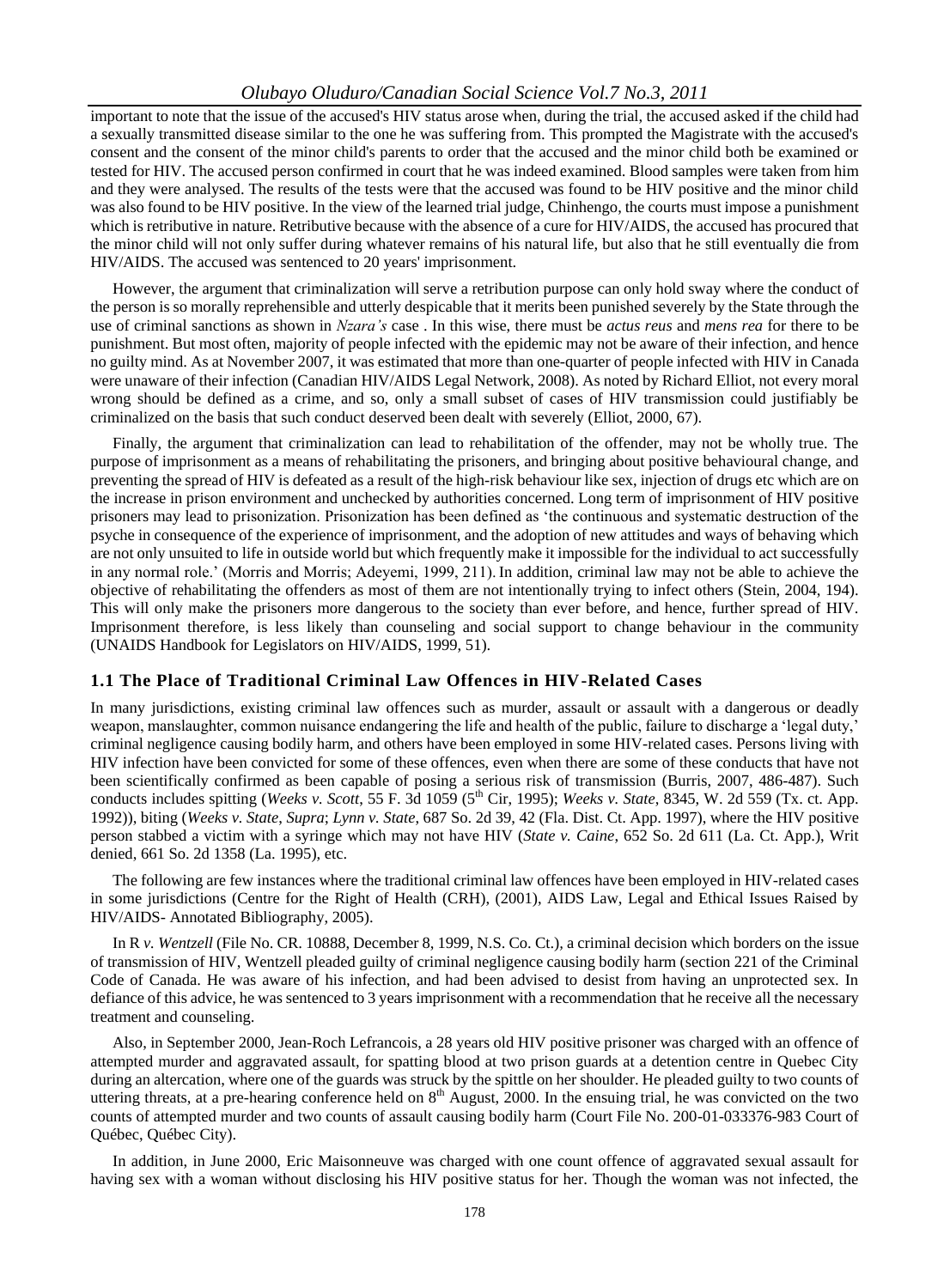accused who had a previous criminal record was sentenced to 3 years imprisonment on 20 October, 2000 (*R v. Maisonneuve*, Court File No. 550-01-003220-995, Québec Provincial Court).

In *R v. Summer* (1989) 73 CR (3d) 32, 99 AR 29, 69, 69 Alta. L.R (2d) 303)*,* the accused, who engaged in having unprotected sex after been aware of his HIV infection, pleaded guilty to a charge under section 180 of the Canadian Criminal Code which provides for "common nuisance endangering the life and health of the public." He was sentenced to 1 year imprisonment with 3 years probation. His appeal against the sentence was dismissed.

Furthermore, in *R v. Thornton* (1991) 3 C.R ( $4<sup>th</sup>$ ) 381, 10 R (3d) 480), the accused donated blood knowing that he was HIV positive infected. It was held that his conduct amount to failure to discharge a "legal duty" under section 180 (2) of the Criminal Code, and that donating blood that one is aware to be HIV infected to the Red Cross clearly constitutes a breach of such duty. He was sentenced to 15 months imprisonment. His appeal to the Supreme Court of Canada failed.

In *United States v. Schoolfield* (40 M.J 132 (CMA. 1994), Cert. denied, 115 S. Ct. 1162 1995)*,* an HIV positive soldier who had engaged in unprotected sexual intercourse without warning his partner was held by the Court of Military Appeals to have committed an assault tantamount to 'pointing a loaded gun at a victim.'

In addition, in *R v. Ssenyonga* (1992, 73 C.C.C (3d) 216, Ont. Ct. Prov. Div.), the accused was charged with a number of offences, including aggravated assault, criminal negligence, administering noxious bodily fluid, and nuisance endangering the life of another. He engaged in having an unprotected sexual intercourse with a number of women when he was HIV infected, thus resulting in transmission of HIV to three women. During the preliminary enquiry, the accused who was discharged on some of the charges was ordered to stand trial on the counts of criminal negligence causing bodily harm and aggravated sexual assault.

In *R v. Lesieur* (Québec Superior Ct., Distr. of Québec, Docket No.. 200-01-008541), the accused who was imprisoned at Donnacona Maximum Security Institution in March 1992 assaulted penitentiary staff trying to restrain him in his cell. The accused who was aware of his HIV infection tried to bite the staff. He sprayed the staff with his blood, saying that he would by this method contaminate them with HIV and kills them. He was charged with a number of offences including attempted murder. He was found not guilty of attempted murder, but guilty on charges of assaulting a peace officer, uttering threats to cause death or serious bodily harm, and assault causing bodily harm. He was sentenced to 4 years imprisonment.

And in *R v. Johnston* (1998, O.J. No. 1889, Ontario District Court)*,* the first case in which the HIV status of an accused was taken into account as a mitigating factor in sentencing him, the court recommended that the sentence be served in a correctional centre where the accused would have access to treatment for control of his HIV related disease.

In the South African case of *Snoti v. S* (2007, JOL 19383, Case No: CA 197 / 2006)*,* the appellant, a 29 year old man, was charged as accused one with the rape of complainant, a nine-year-old with whom he shared a bedroom in someone else's house. He was sentenced to life imprisonment because the court *a quo* did not find substantial and compelling circumstances to impose a sentence less than the statutory minimum. Apart from the age of the complainant, another aggravating factor had been that the appellant was HIV positive and knew it. It was held that the fact that the appellant was aware that he was HIV positive at the time when he committed the offence placed this case within the worst category of rape cases. The court was not persuaded that the fortuitous circumstance of the complainant's HIV negative status had any bearing on the appellant's moral blameworthiness. The appeal against the sentence was dismissed.

There exists in the Nigerian Criminal and Penal Code some criminal law offences, such as murder and attempted murder under sections 316, 320 Criminal Code and sections 220, 221 Penal Code of the Penal Code, manslaughter under sections 317 and 224 of the Criminal and Penal Codes respectively, rape and unnatural and indecent offences against person as contained in sections 357, 360, 214-231 of the Criminal Code and sections 282, 283, 284, 285 of the Penal Code, assault or criminal force under section 352 Criminal Code and sections 262-264 of the Penal Code, causing hurt by act endangering life or personal safety of others under section 248 of the Penal Code, negligent conduct causing danger to person under section 196 of the Penal Code, and such other offences relating to public nuisance and dangerous acts. In fact, some provisions under our Public Health Laws are also important in this direction. For example, section 30(a) of the Public Health Act, Cap 541, 1990 of the Laws of Federation of Nigeria provides for a fine or a term of imprisonment for any person who while suffering from an infectious diseases or being in charge of any person so suffering does an act or a thing which tends to the spread of the disease (section 23, Public Health Law of Ondo State, vol. v, Cap. 102, 1978). The Act in section 2 defines "infectious disease" in relation to human beings, to mean plague, cholera, yellow fever, small pox, cerebrospinal meningitis, diphtheria, scarlet fever, typhoid, and sleeping sickness, and includes a disease of an infectious or contagious nature which the Minister may by notice declare to be an infectious disease within the definition of an infectious disease as define under the Act. It is submitted that these sections may be applied in relation to the transmission of HIV. Thus, rather than enacting an HIV specific offences in Nigeria, it is preferable for such cases to be treated under the existing criminal law offences or public health law offences of the State.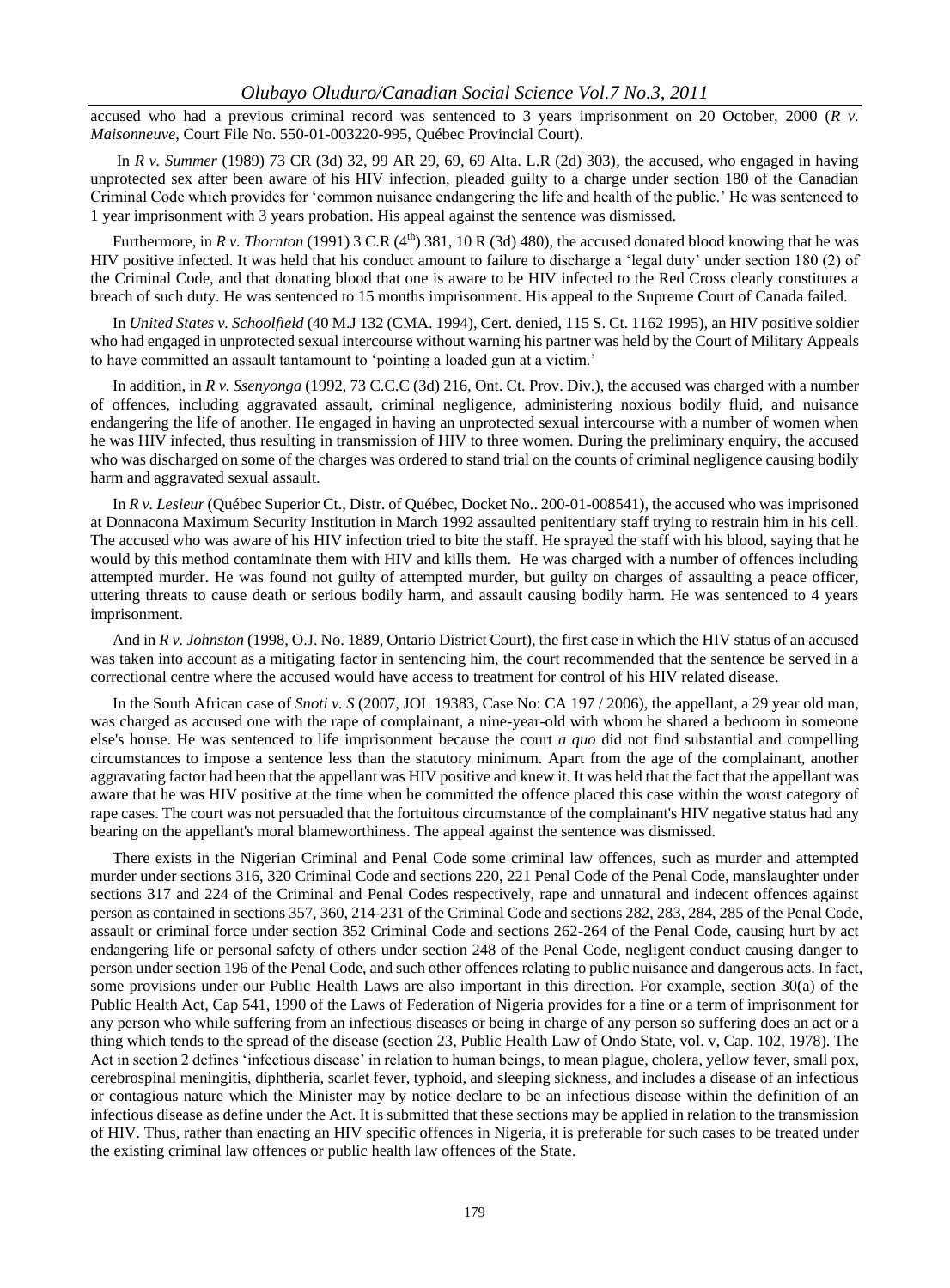However, the existing criminal law offences may not be appropriate in all cases for dealing with HIV endangerment for a number of reasons. These include the evidentiary problems relating to proof of a criminal transmission of HIV. For example, the unique nature of the pandemic- such as long period of incubation- may lead to difficulty of proves of causation and fault in certain cases (Malera, 2007, 50). Also, that the acts involved in the transmission may not easily satisfy the ingredients of existing crimes and the defence of consent usually poses challenges to prosecution in cases of consensual sex between people (Malera, 2007, 50; Mosiello, 1999, 604-605; Markus, 1999, 582-586; Gostin, 1989, 1627; Wolf & Vezina, 2004, 842). Even though the existing criminal law offences or public health laws may not be perfectly appropriate in some few cases, the criminal law"s application to HIV transmission should on such occasions be shaped by prosecutorial initiative and judicial interpretation of other traditional criminal law offences in response to specific complaints (Elliot, 2000, 70). Leaves can be borrowed from other jurisdictions, whose decisions are discussed above.

#### **1.2 HIV Specific Legislations in the World of AIDS**

As a result of perceived feelings that the existing criminal law may not be appropriate or effective in all cases, some countries have resorted to enacting some specific criminal laws offences for knowingly or intentionally spreading HIV. For example, as at May 2005, twenty four States in United States of America have laws that specifically punish HIV exposure as a separate crime (Wolf & Vezina, 2005). The statutes vary from one State to another in their details. It ranges from prohibitions against the intentional transmission of HIV to another, to more detailed statutes that attempt to define the precise conduct that is criminalized (Webber, 2000, 41). The reason for the enactment of these statutes on the State level arose as a result of US Congress"s requirement in the Ryan White Comprehensive AIDS Resources Emergency (CARE) Act of 1990 (Pub. L No. 101-381, 104 Stat. 576) that the award of certain federal funds to States is conditional upon the State"s certification that their laws are adequate to prosecute any HIV-positive person who knowingly engages in activities posing a risk of HIV infection.

In Nigeria, there is no national law criminalizing HIV endangerment. However, some States in Nigeria have provisions on HIV endangerment in some of their laws enacted to curtail the spread of HIV/AID. For instance, Enugu State was the first State to pass an Anti-Discrimination and Protection law 2005 (Law No. 2) to protect the People living with HIV/AIDS (PLWHA). Section 12 (1) thereof makes it a criminal offence for someone 'with established knowledge of his/her positive status to willfully and intentionally expose someone else or transmit the virus to another person, or engage in such behaviour or practices that are considered to put others at risk of HIV infection." Section 12 (7) recognizes consent as a defence to this offence, but however forecloses consent as a defence "for willful or intentional transmission or exposure to HIV infection if such consent was not "informed" by the disclosure of the status of the HIV positive individual to the consenting party." In 2007, the Lagos State government enacted a law for the protection of PLWHA (Law No 17). Section 18 (1) of the law provides that "any person who willfully or knowingly endangers other persons by infecting them with the AIDS virus, commits an offence and shall be liable on conviction to a fine not exceeding Two Hundred Thousand Naira only (N200,000) or imprisonment not exceeding ten years (10 years) or both fine and imprisonment." In spite of these laws, there has not been any prosecution of persons in Nigeria for deliberate or willful transmission of HIV.

Suffice it to say that in some of these countries, legislation punishes endangerment without any actual infection on the ground that when public health measure aimed at changing behaviour fail, then the intervention of the criminal law as a last resort should not have to wait until infection occurs (UNAIDS Handbook for Legislators on HIV/AIDS, 1999). Analyzing the importance of HIV specific legislation, Dalton pointed out that the HIV specific statutes, unlike traditional penal laws, do not require proof of either "harm," "causation," or "state of mind," and that what is material is that the accused engaged in the prohibited act without informing his sexual partner of his HIV status (Dalton). She further argued that such statutes provide a clearer warning of what constitutes a crime. There is also the believe that enacting HIV specific criminal offence will not only serve as deterrent to those who knowingly communicate the disease but also reduce the risk of unfair or inconsistent judgments inherent in the use of the existing criminal law offences.

No doubt, there may be some rare, occasional and exceptional situations where criminal law may be used to deal with transmission of HIV. Such situations may include a charge of rape or where an individual is aware of his HIV status but chooses to engage in conduct likely to cause dangers to others. That is, intentional, deliberate, purposeful and malicious transmission of HIV. For example, the sexual behavior of Darnell "Bossman" McGee prompted Missouri law makers to expand its State's law on HIV to include reckless behavior (Flock). Being aware of his HIV positive status, McGee had unprotected sex with more than 100 women (Stein, 2004). Also, Nushawn Williams, who despite his knowledge of his HIV positive status allegedly had unprotected sex with- 48 women and girls, 13 of whom were later confirmed to be HIV positive (McArthur, 2009; Gegax, 1997; Shriver, 2001).

It is however sad to note that in some of these situations, States do not often made clear the delineation between intentional and unintentional transmission (Grover, 2010). For example, section 79 (1) of the Zimbabwe Criminal Law (Codification and Reform) Act No. 23, 2004, provides that "any person who (a) knowing that he or she is infected with HIV; or (b) realising that there is a real risk or possibility that he or she is infected with HIV; intentionally does anything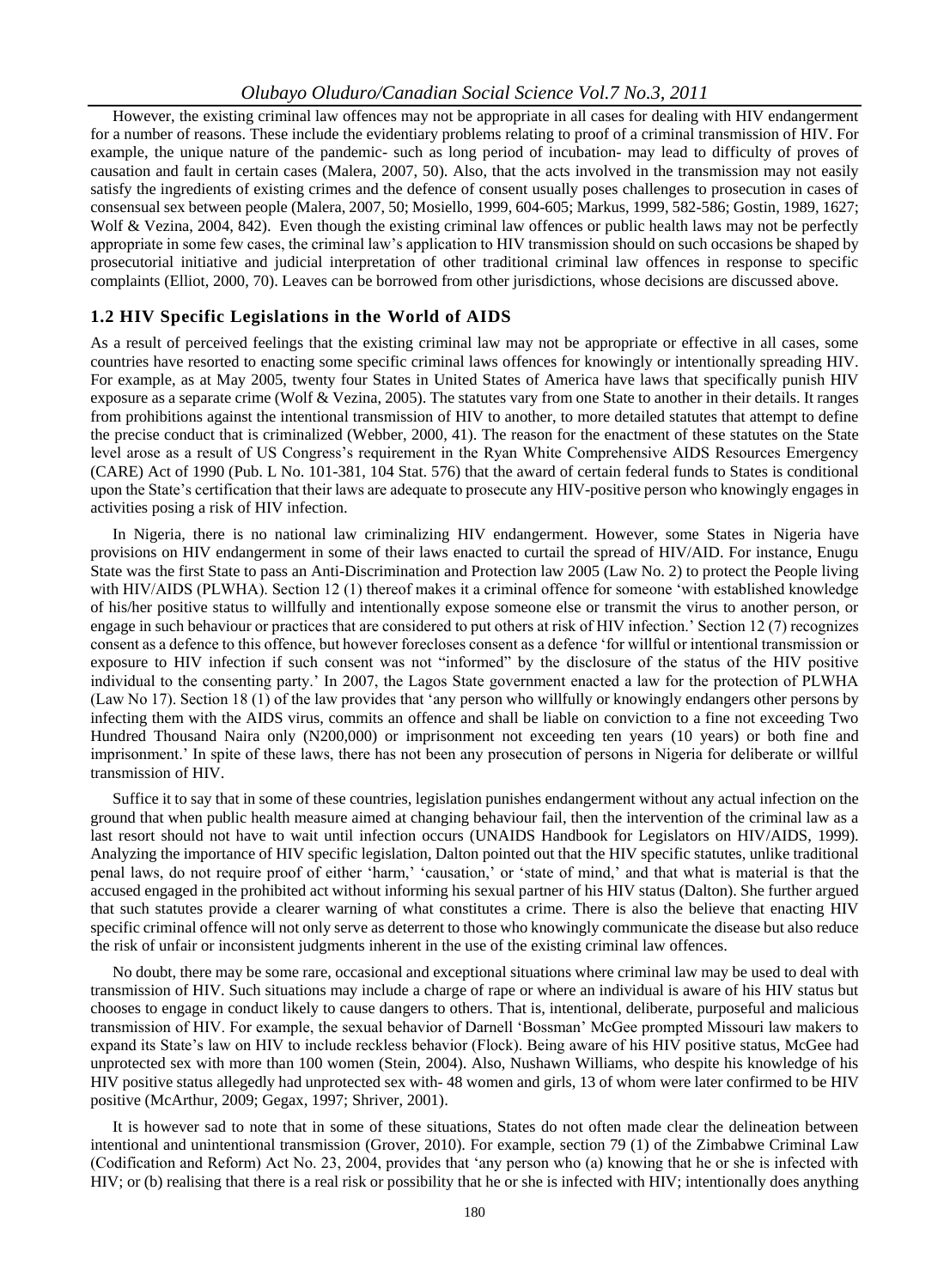or permits the doing of anything which he or she knows will infect, or does anything which he or she realises involves a real risk or possibility of infecting another person with HIV, shall be guilty of deliberate transmission of HIV." The implication of this is that an HIV-negative person can even commit a crime, based merely on the realization that "there is a real risk or possibility" of him having HIV (Cameron E. *et al*., 2008). A 26 year old woman was prosecuted in Zimbabwe under this law and sentenced to a suspended term of 5 years' imprisonment for having unprotected sex while HIV-positive, despite the fact that her "victim" tested HIV negative (Cameron E. *et al*., 2008). Criminal law may not be the best weapon to use in dealing with the issue of transmission of HIV. In countries where their legislatures have passed HIV specific legislations, there is no evidence that such offences have made any significant impact on the spread of the disease, or advance the public heath goals. Besides, in the enforcement of such laws, the law enforcement may be arbitrary, as attention of prosecutors will likely be on members of vulnerable groups who are of interest to authorities for diverse reasons, and may be subjected to intrusive policing practices (UNAIDS Handbook for Legislators on HIV/AIDS, 1999). It is submitted that the existing traditional law offences are enough to prosecute the action rather than the virus. There is therefore no need to single out HIV/AIDS from other serious communicable diseases as that would further aggravate the situations of PLWHA.

### **2. RIGHTS OF INDIVIDUAL AND THE RIGHTS OF THE COMMUNITY**

One of the fundamental issues that need to be addressed is the notion of an inevitable conflict between the rights of the community and that of the individual infected with the HIV. Those who believe in this notion often sees HIV policies as one where there is need to choose between the rights of the infected individual and the public health. The more compelling interest is often said to be that of the public health, thus leading to all sorts of harsh and punitive measures that are abusive of the rights of individual who are infected with the disease (Hamblin, 1994). According to Hamblin, this notion is premised on the false assumption that in the HIV epidemic world, there are two distinct groups- "us" and "them." (Hamblin, 1994) In other words, presuming that there is a group of people infected with HIV ("them" or "other") and there is the rest of the community whose own personal behaviour does not place them at risk, who would therefore normally be untouched by the epidemic, and who have a "right" to be protected from the actions of "others." (Hamblin, 1994). This assumption is not only false but also dangerous as it fosters discrimination, stigmatization, condemnation, prejudice and jeopardizes the cooperation needed to collectively fight the epidemic. As noted by Kofi Annan: "We cannot deal with AIDS by . . . making out it is their fault . . . . Let no one imagine that we can protect ourselves by building barriers between them and us. For in the ruthless world of AIDS, there is no "us" and "them." (Annan, 2001)

There is no 'them' it is only 'us,' as every one of us will be affected in one way or another by the epidemic. Our family members, religious association members, club members, and generally those we love and cherish may be infected. The sad effect is the large number of children who become orphans following the death of their parents by HIV, and who we have to provide appropriate counseling and psychosocial support and ensure that they have the basic necessities of life on an equal basis with other children. Therefore, the fact that a policy has the tendency to improve public health does not justify the use of every possible means to achieve such end as in most cases; coercive or punitive policies will harm rather than enhance public health (Gostin & Mann, 1994). Public health and human rights ought to be in harmony with each other for the betterment of the society.

A look at the manner of the spread of the disease shows that the individual is at the centre point. As sexual contact is one of the primary means of spreading the disease, the decision made by such individual about his/her lives will determine to a large extent the spread of HIV in a community and or nation where he lives. Such individual"s life is further shaped by the society in which he or she lives. For example, in Africa, women"s vulnerability to HIV/AIDS emerges from an intersection of poverty with culture, since African women are more likely to be subjected to social and cultural norms that lead to their having no say in matters affecting or touching on their sexual relations (Albertyn, 2000). A decision as regards sexual relations is believed to lie with men. As noted by Klugman:

If a husband initiates sex, his wife may not refuse him; the same applies in relationships outside of marriage. This makes it impossible for women to protect themselves from HIV/AIDS by initiating non-penetrative sex…or insisting on fidelity or condom use. Women are…also products of this culture and may themselves have internalized ideas of manhood that make it appropriate for men to have many partners and to manage sexual relations while they accept their partner"s dominance and remain faithful (Klugman, 2000).

The economic situation may resort in women bartering sex for survival in the form of sex work, for job, promotion in their place of work, for marks in institutions of higher learning, for permits etc. Most of these sexual encounters are usually unprotected because women risk loss of economic support from men by insisting on safer sex (Klugman, 2000). Also, there are certain cultural practices that are risky and capable of transmitting HIV. For example, in Zambia, South Africa (among the Zulu) and Zimbabwe and some parts of Nigeria, there is the practice of the levirate or "marriage by inheritance" (Mswela, 2009), that is, inheritance of a wife by the deceased husband"s brother. By culture, the widowed woman is supposed to be the brother"s wife. Thus, where the deceased husband died of AIDS, and the woman is already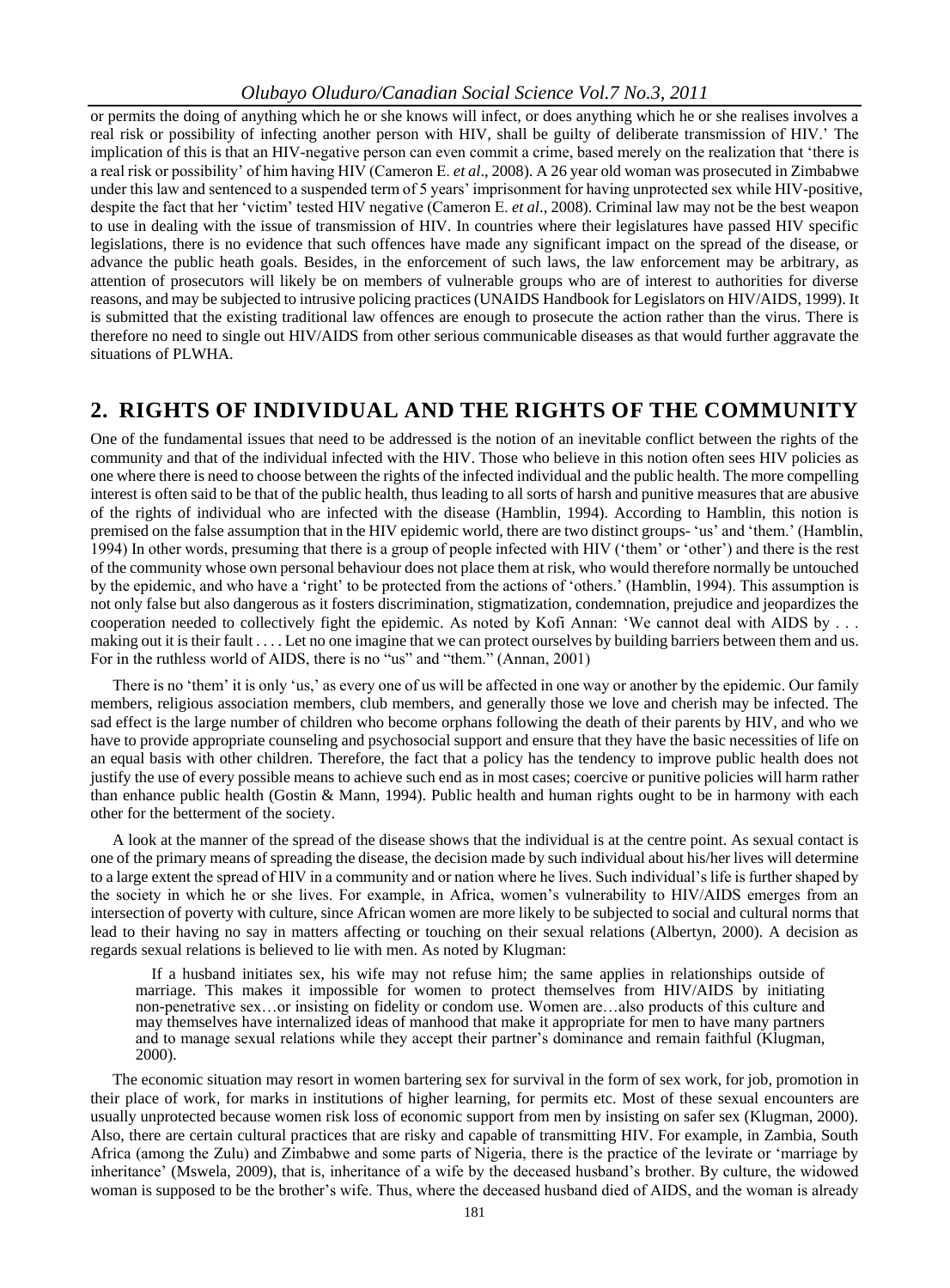infected, there is the likelihood that the brother who inherited the widow will begin to transmit the pandemic to his other wives. Also, in some parts of Malawi, initiation rites entail adolescent girls being secluded for training to be a wife, and such training includes the girls having sex with an anonymous man selected from the community (Jackson, 2002).

Furthermore, it has been observed that some traditional healers engaged in some risky practices that could lead to transmission of HIV. For example, some of them use their mouth to suck the blood of their patients, use unsterilized blades or instrument (often subsequently used on more than one patients) for scarification, and other risky practices. While a study carried out in Botswana by Chipfakacha in 1997 (Chipfakacha, 1997; Peltzer, 2006) revealed that some traditional healers uses mouth for sucking blood, Peters, *et al* (Peltzer, 2006; Immananagha *et al*., 2004) in their research in 2004 in Nigeria reported from Nigerian patients who had visited traditional healers that 77% got incisions made with unsterilized blades. Worst still, herbal concoctions were then rubbed into these bleeding skins with unprotected fingers (Peltzer, 2006). The intersection of economic (poverty), cultural (wife inheritance), and sexual violence on women by men makes it difficult for individual to bring about the necessary changes that can reduce the spread of the disease.

Sexual violence against women also increases their vulnerability to HIV/AIDS. They are subjected to sexual violence in their workplace, schools, family, health facility, during strife or war time. Another dimension to it is that women, particularly children are daily been raped by older men. Of recent, child rape has been on the increase in Nigeria. In the first six months of 2008, the Nigerian Police in Kano, the commercial centre of Northern Nigeria, allegedly recorded 54 cases of child rape and made 60 related arrests (IRIN News). The situation is not different in other parts of Nigeria. Apart from the fact that these fuels women vulnerability to the pandemic, it also violates their rights to health, life, privacy, human dignity, freedom from degrading and inhuman treatment which are all guaranteed under the various international human rights instruments, including the African Charter (Durojaye). Worst still, provisions of some laws in Nigeria encourage violence against women in the hands of their partners. A perfect example is the provision of section 55 of the Nigerian Penal Code as applicable in the Northern Nigeria which permits the husband to cane his wife for the purpose of correcting her. This kind of laws makes women to be totally submissive to men, unable to control their husbands" sexual behavior and thus render them to be unable to negotiate for safer sex with their partners or refuse unprotected sexual intercourse for fear of being physically assaulted or divorced (Mann, 1994). Women are thus exposed to HIV infection particularly in the hands of unfaithful husbands.

It follows from the above that everyone is affected and must therefore support each individual in the community in measures to combat the disease (Hamblin, 1994). It is a joint and shared responsibility, and all hands must be on deck in order to be able to deal with HIV.

It would be an exercise in futility enacting laws to abandon sex, inject drug use, engage in commercial sex, or homosexual activities. This will not work, as history is littered with countries that have legislated upon such acts without any success. Many of such laws have been repealed in some of these countries. For example, a law criminalizing homosexuality enacted several years back in Russian Federation was repealed in 1992. In *Toonan v. Australia*, the Human Rights Committee in Australia found that laws which criminalized private homosexual acts between consenting adults breach the right to privacy of the parties. In their opinion, "…the criminalization of homosexual practices cannot be considered a reasonable means or appropriate measure to achieve the aim of preventing the spread of HIV/AIDS…by driving underground many of the people at risk of infection. …It would appear to run counter to the implementation of effective education programmes in respect of HIV/AIDS prevention." (Communication No. 488/1991). The Committee also noted that the term "sex" in Article 26 of the Covenant which prohibits discrimination on various grounds includes 'sexual orientation.'

Criminalizing sex work on the basis of morality will impede the efforts to prevent the spread of HIV/AIDS, as it would certainly drive people in that industry underground. The women in particular need to realize that laws criminalizing sex work may not achieve much. In the opinion of M. Neave:

The real purpose of laws which punish prostitutes is to reinforce male values about sex, uphold double standard, and discipline and divide women by treating some as respectable wives and others as whores. Women need to stand up against this process, and recognize that they, as well as their stigmatized sisters are affected by laws which criminalize those who sell sexual services (Neave, 1998).

Such coercive measures may not achieve the desired results. To prevent the disease, such punitive measures should be reviewed. The government must embark on preventive educational campaigns on HIV/AIDS which education should take into consideration the mode of contact and how it can be avoided. There must be mandatory regulations for ensuring the correct and consistent use of condoms in prostitution, economic empowerment of women by introducing other income generating programmes in forms of training and loans, so as to divert them from sex industry, distribution of health educational materials containing information on safe sex, safe needle use and other relevant information that can lead to behavioural changes.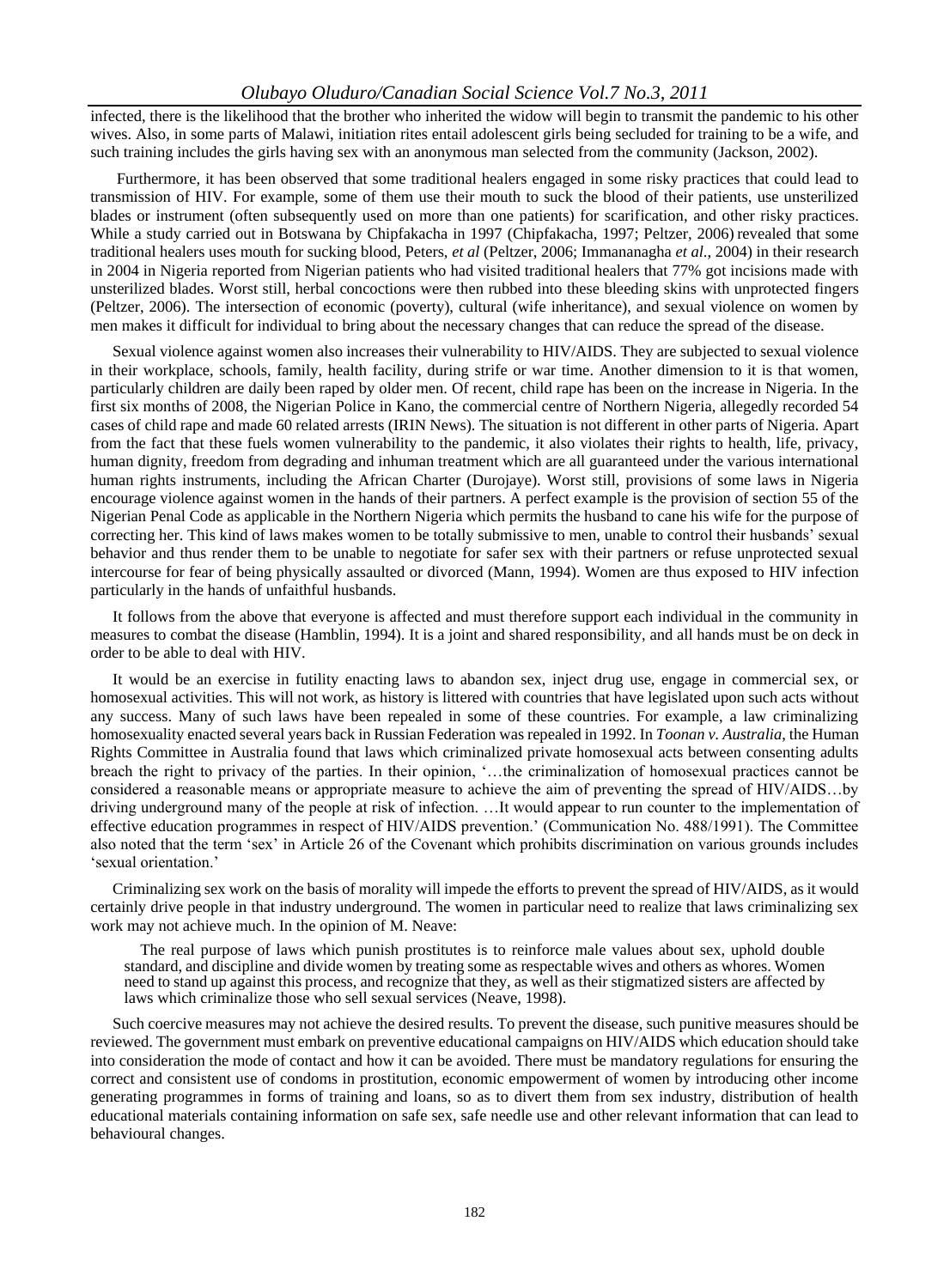Apart from slowing the rate of transmission of the epidemic, the above measures also have advantages of increasing the social cohesion in the community, encouraging behavioural changes necessary to impede the spread of the diseases and generally achieving the public health objectives.

### **3. WILL CRIMINALIZATION OF HIV INFECTION BRING SUCCESS?**

This sub-section addresses the question of whether criminalization of HIV endangerment will be able to achieve its objectives.

**a. Ignorance of the defendants**: Looking at criminal law as the main legal mechanism for dealing with the disease involves fundamentally wrong assumption that deliberate, reckless or malicious spreading of HIV is the main problem (Hamblin, 1994). But the reverse is the case. The vast majority of cases of the transmission of the epidemic occur at a time when the infected person is unaware of his infection. It will be unfair to prosecute or incarcerate a person who is ignorant of his HIV status as at the time of engaging in the conduct that led to the transmission. Even, in some situations where a person suspects that he is HIV positive, such a person may not be able to resist the urge of engaging in conduct that may lead to the spread of the disease as a result of societal demands or expectations. For example, a woman who suspects that she is HIV positive may find it difficult to resist the pressure from her family to remarry, even where such is likely to lead to the spread of the disease to the unsuspecting husband. Punitive laws in this regards may not bring about any success in changing these societal pressures. Counseling will be more effective and cheaper than penal sanctions.

**b. Technical and Overbroad Nature of HIV Specific statutes**: Some of the laws contain provisions that are problematic and arguably harmful to public health. For example, Article 36 of the N"Djamena Model Law 2004 creates an offence of "wilful transmission." It provides that "Any person who is guilty of wilful transmission of HIV shall be sanctioned with ... [penalty].' Article 1 defines 'Wilful transmission' very broadly to mean, 'transmission of HIV through any means by a person with full knowledge of his/her HIV/AIDS status to another person." It is important to know that "HIV transmission" can occur "through sexual intercourse, blood transfusion or the sharing of intravenous needles, skin piercing instruments or through mother-to-child." This definition is so wide that it could include criminal prosecution of those who use condom, or those who disclose their HIV status and even including transmission from mother-to-child. Section 21 of Sierra Leone Prevention and Control of HIV and AIDS Act, 2007 makes it an offence for HIV positive mothers to transmit the pandemic to their babies through mother-to-child. Thus, 'wilful transmission through any means' creates a grey area when it comes to enforcement (HIV Verdict; Canadian HIV/AIDS Legal Network, 2007). The criminalisation of mother-to-child or vertical transmission has a grave implication in the fight against HIV. The fear of being prosecuted if found to be HIV positive could discourage pregnant women from visiting health care professionals thus rendering efforts at reducing the pandemic fruitless. The resort to unskilled health carers by pregnant women not only violate their reproductive health rights but can also lead to an increase in maternal morbidity and mortality (Malera, 2007). This could encourage abortions, since the only option left for an HIV positive woman is to engage in terminating the pregnancy or having the child and face criminal liability (Shriver, 2001). In countries like Nigeria where abortion is illegal except to save a woman"s life (Sudhinaraset, 2008; WHO, 2007), it could lead to such women resorting to unsafe abortions. This clearly violates their reproductive rights and by implication, their right to life.

**c. Poor access to medicine**: In some countries, lack of access to antiretroviral drugs for the prevention of mother-to-child transmission (PMTCT) may be use as a ground for prosecuting a woman for transmitting HIV virus to her child even though such laws fails to recognise the difficulties she might be facing in accessing them. Some of these problems include "the proximity of the services, the cost and opportunity of accessing them, the quality of the services available, as well as the potential stigma or discrimination she may face (or fears) if she is HIV-positive."(HIV Verdict). For example, section 21 (1) of the Sierra Leone"s Prevention and Control of HIV and AIDS Act of 2007, requires a person with HIV and who is aware of being infected to 'take all reasonable measures and precautions to prevent the transmission of HIV to others and in the case of a pregnant woman, the foetus". The law which fails to specify what amounts to "reasonable measures" stipulates an imprisonment for up to seven years or a fine of 5 million leones (US \$1,426) for breach of this provision. This onerous duty is placed even on a pregnant woman "in a context where medicines that can reduce or prevent transmission are not always made available and where many people do not have control over all aspects of their sexual life." (Cameron, 2009)

**d. Problem of Proof**: Criminalization of HIV endangerment will lead to problems of proof of the element of the offence such as physical element *(actus reus)* and the mental element *(mens rea),* foreseeability (the accused knowing that the act he is contemplating is criminal), causality (that the accused conduct or act did infect the victim, and not that the victim was infected from another source) and consent (Csete, 2009). What happens where preventive measures are used, like where the accused used condom, and it breaks, thus leading to infection of the other partner. Should that not constitute a defence? Should consent not constitute a defence? After all, criminal responsibility is usually based on the individual"s capacity to make voluntary and intentional choices for acts which he or she understands the significance of (UNAIDS Handbook for Legislators on HIV/AIDS, 1999). As noted by Matthew Weait: "The science (phylogenetic analysis) simply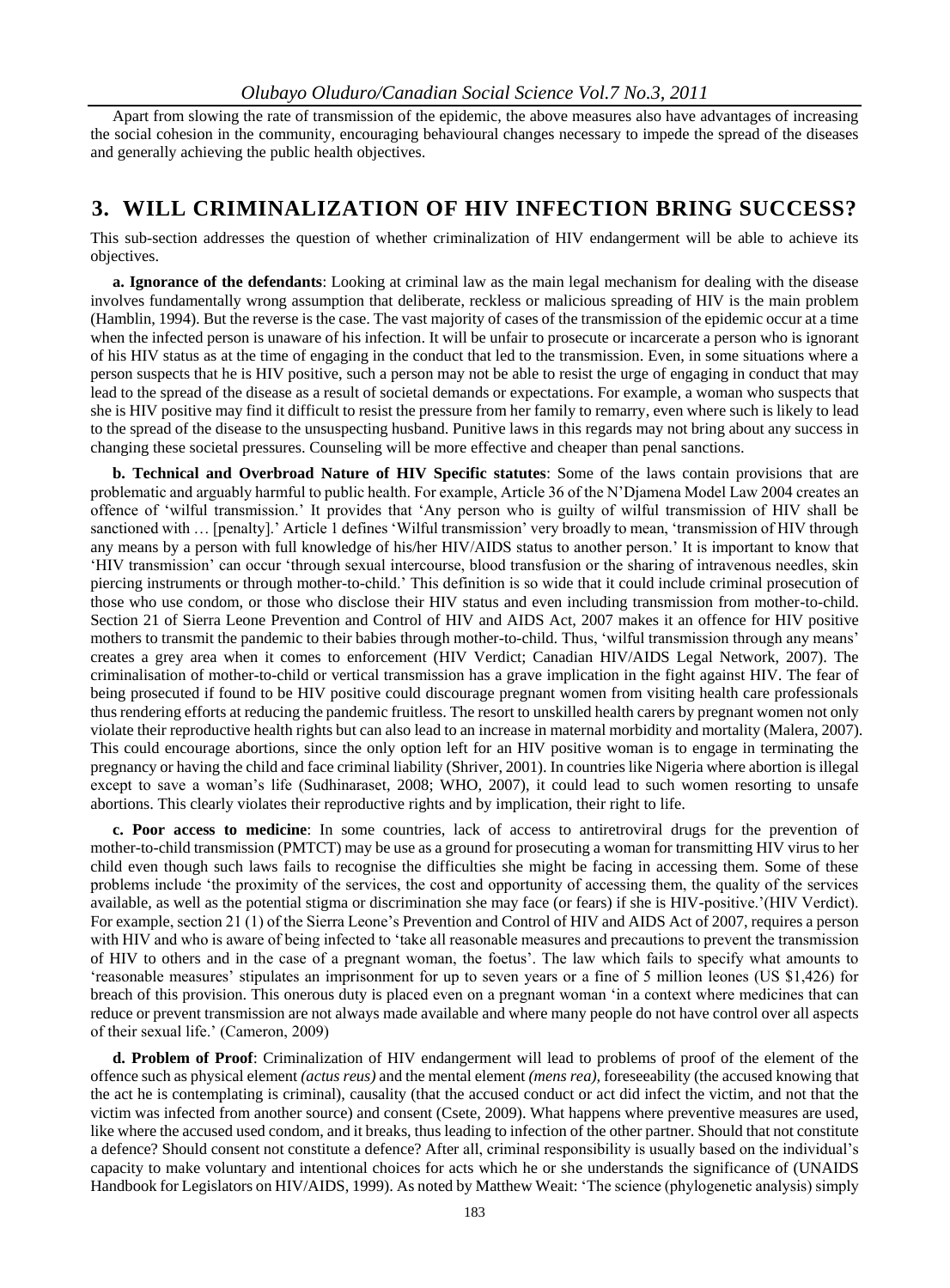is not good enough to determine the source, route or timing of transmission. Even where the defendant and victim have the same HIV sub-type it is impossible, in the absence of other compelling evidence, to be sure that the defendant is guilty as charged. There has been a number of cases in which people have pleaded guilty having been confronted with such scientific evidence and there can be no certainty that they were rightly convicted. The potential for miscarriages of justice is great." Weait, 2008). These are some of the reasons for questioning criminalization of HIV endangerment.

Again recent scientific research reveals that under specific conditions, a person living with HIV may in fact not be able to sexually transmit the virus. In early 2008, a consensus statement from the Swiss Federal AIDS Commission stated that "HIV-positive individuals who are on effective antiretroviral therapy [this includes having an undetectable viral load for at least 6 months, being adherent to treatment and being under medical supervision] and do not have any other sexually transmitted infections (STIs) cannot sexually transmit HIV." (Vernazza P. *et al*. , 2008). This obviously has a serious implication for criminal law. Thus, prosecuting a person simply because he has HIV virus in his body under this circumstance becomes unfair.

**e. Selective Prosecution**: Criminalizing transmission of HIV, may in practice, amount to selective prosecution (Elliott, 2000) of those who are already alienated and marginalized by the society. Singling out HIV/AIDS from other serious and communicable diseases for prosecution is a reflection of the fears, prejudices and bias surrounding the disease (Axam *et al*, 1999). These could also taint sentencing for HIV exposure, which has always been longer than those for comparable crimes (Wolf & Vezina, 2004).

**f. False sense of security**: Using criminal law to deal with a group of people perceived to be potential carriers of HIV may create a false sense of security, especially among the rest of the community that are believed to be HIV negative by the simple belief that criminal law would prevent HIV-positive person from infecting them. This group may use this as an excuse for not taking preventive measures to protect themselves or other members of the community from infection (Closen, *et al*., 1994; Burris, 2007). Criminal sanction will give a sense of false protection and the result is the silent spread of the epidemic.

**g. Loss of economic support and Drain on the nations' economy**: What benefits does the conviction and imprisonment serve to the wife and children of the man incarcerated for infecting the wife? What the wife or children get from it is the loss of economic support, as the man in African set up, is seeing as the breadwinner of the family. And to the country, imprisonment lacks any efficacy as a deterrent, or a reformative instrument. The sum of money being spent on each prisoner by the Nigerian government is far in excess of what it actually earned for each citizen (Adeyemi, 1990). This is not good for the economy. Nigerian government should look for alternatives to punitive measures in curbing HIV transmission, since the World community has globally accepted that:

Crime prevention and criminal justice should be considered in the context of economic development, political system, social and cultural values and social change, as well as in the context of the new international economic order. The criminal justice system should be fully responsive to the diversity of political, economic and social systems and to the constantly evolving conditions of society (Adeyemi, 1990).

### **4. CRIMINALIZATION OF HIV TRANSMISSION AND ITS IMPLICATIONS ON HUMAN RIGHTS IN NIGERIA**

Criminalization of HIV infection could have serious implications on several human rights. It is capable of breaching the rights to privacy of both the accused (HIV positive person) and the victim. The right to privacy in Nigeria is provided for under section 37 of the 1999 Constitution of the Federal Republic of Nigeria. It provides that: "The privacy of citizens, their homes, correspondence, telephone conversation and telegraphic communications is hereby guaranteed and protected." This right is so fundamental that Article 12 of the Universal Declaration of Human Rights, adopted by the United Nations General Assembly on 10 December, 1948 proclaims: "No one shall be subjected to arbitrary interference with his privacy, family, home or correspondence, nor to attacks upon his honour and reputation. Everyone has the right to the protection of the laws against such interference or attacks."(ICCPR, Art. 17).

It is submitted that the right to privacy of an HIV infected person may not be adequately guaranteed where HIV endangerment is criminalized. During criminal prosecutions, the court may order that the sexual histories and medical information or records of both the accused and the victim be disclosed by the physician. In such a situation, the privacy of the individual must give way, without the physician breaching the duty of confidentiality imposed on him. (Lazzarini, *et al.*, 2002; Mann, 1994). Search warrants or subpoena may be issued in order to get more evidence, particularly the past sexual partners of the victim as possible sources of leads. The orders of the court restraining the media from reporting the identity of the individual may be difficult to enforce. As noted by Mann, *et al*., the misuse of information about HIV infection status of an individual has led to violation of several rights: "restrictions of the right to work and to education; violations of the right to marry and found a family; attacks upon honor and reputation; limitations of freedom of movement; arbitrary detention or exile; and even cruel, inhuman or degrading treatment." (Mann, 1994)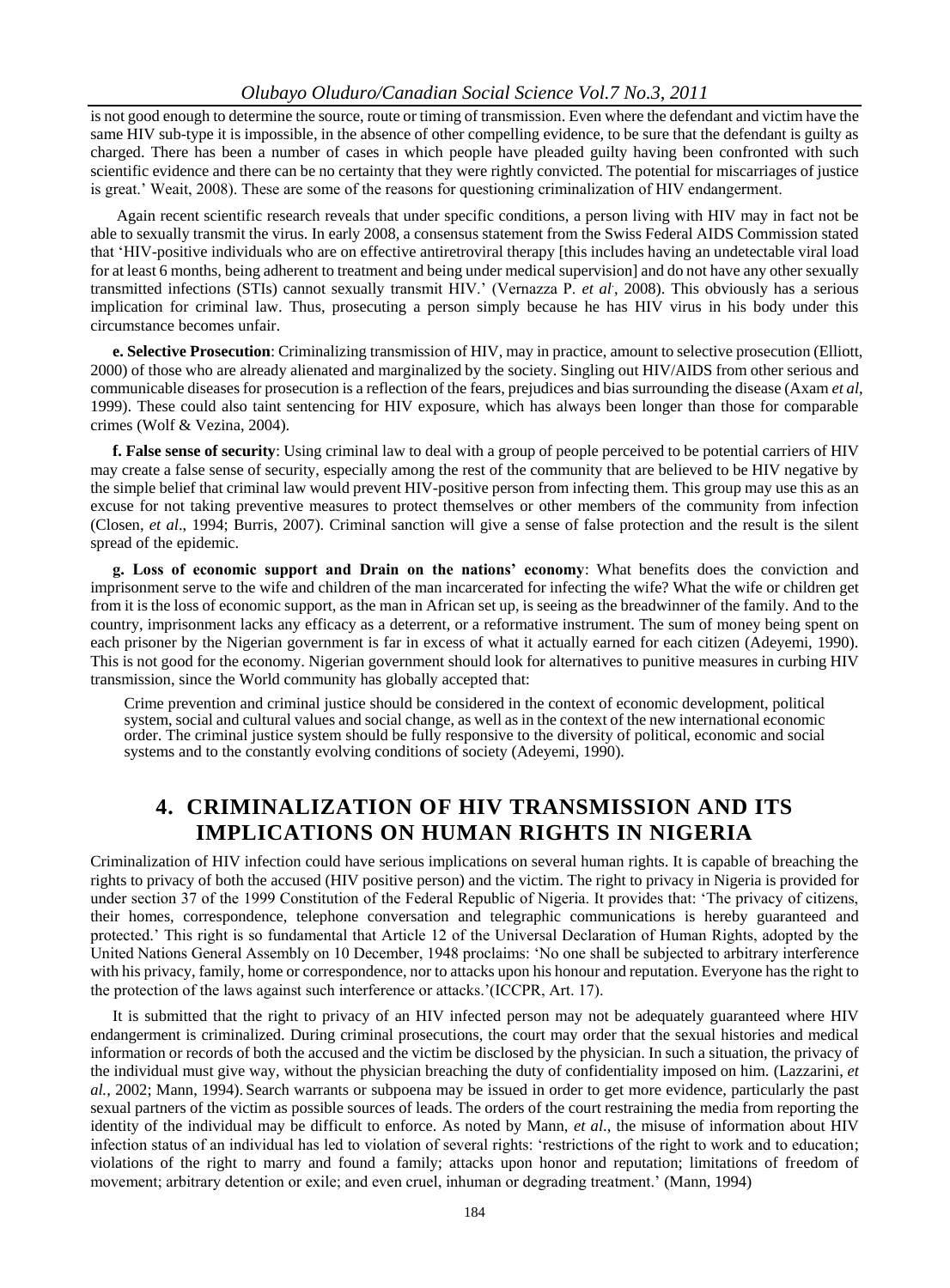The right to privacy of the HIV infected person is further violated in some countries like United States of America which requires sex offenders to be tested for HIV, either before or after conviction. Courts have in most cases approved the testing of those charged with or convicted of sexual offences (People v. Frausto, 42 Cal. Rptr. 2d 540 (Ct. App. 1995); People v. Doe, 642 NYS. 2d 996 (Nassan County Ct. 1996); State v. Superior Ct, 930 p. 2d 488 (Ariz. Ct App. 1996)). The courts have also approved the testing of those charged with or convicted of unauthorized possession of syringes (People v. C.S; 583 N.E 2d 726 (III. App Ct. 1991), appeal denied, 602 N.E 2d 641 (III, 1992)). Compulsory HIV testing of a person accused or convicted of sexual assault may not benefit the victim, nor offer any protection to the society against the ravages of the virus, but is rather an expensive programme capable of diverting the resources of government from effective prevention measures. Such laws, where they exist, should be repealed and replaced with laws that provide sexual assault or rape survivors with free counseling, testing and treatment (UNAIDS, Canadian HIV/AIDS Legal Network, 1998), which are capable of generating long-term benefits.

Again, criminalization is stigmatizing. It adds to the burden of the vulnerable groups already treated as outsiders by the society, and impedes HIV prevention and care programmes. For instance, HIV-positive women bear a double burden: they are infected and they are women, and in many communities, being socially ostracized, marginalized, and even killed are very real potential consequences of exposing one"s HIV status (Gupta, 2000; Ahmed, *et al*., 2009; Csete, 2009). In Botswana, HIV positive women are publicly being portrayed as "suicide bombers." (Csete, 2009). Examples abound around the world of physical violence and victimization meted out to people with (or believed to have) HIV/AIDS. They are segregated in schools and hospitals, refused employment, denied the right to marry and form a family (*Mr. X v. Hospital Y Authority* (1998) 8 SCC 296), rejected by their community, and may even be killed because of their seropositive status. In December 1999, young communities volunteer, Ms Gugu Dlamini, was stoned and beaten to death by neighbours in her township near Durban, South Africa after she had declared her HIV status on World AIDS Day (UNAIDS, World AIDS Campaign 2002-2003, 2002). The fear of these, forced the people infected with the disease to go underground, and uncooperative in implementing public health measures for AIDS control.

Criminalization further infringed on the right of HIV positive person to a sex life and the right to found a family. The right to marry and to found a family covers the right of "men and women of full age, without any limitation due to race, nationality or religion, ...to marry and to found a family,' to be 'entitled to equal rights as to marriage, during marriage and at its dissolution," and to protection by society and the State of the family as "the natural and fundamental group unit of the society." (Art. 16, UDHR 1948). It is therefore clear that the right of the people living with HIV/AIDS is infringed upon by mandatory testing of sex offenders, or the requirement of 'AIDS-free certificates' as condition precedent to the grant of marriage licences. PLWHA should be able to contract marriages, and engage in sexual relations whose nature poses no threat or risk of infection to their sexual partners (UNAIDS HIV/AIDS and Human Rights International Guidelines, 1998).

Criminalization of the spread of HIV infection may not bring about the desired success of minimizing the spread of the disease. Such approaches, which may seem politically attractive at first glance as they give the impression that something is being done, do little to stop the epidemic and may even make it worse (Piot, 2000).

### **5. WHAT SHOULD THE ROLE OF LAW BE IN NIGERIA?**

Rather than embark on punitive laws, the focus should be on protective and supportive laws which protect and support the rights and interests of those affected by HIV/AIDS. As observed in paragraph 13 of the Declaration of Commitment on HIV/AIDS, adopted by the United Nations General Assembly Special Session on HIV/AIDS in June 2001, stigma, silence, discrimination and denial, as well as lack of confidentially, undermine prevention, care and treatment efforts and increase the impact of the epidemic on individuals, families, communities and Nations. In South Africa, it is reported that "because of the stigma associated with HIV infection, most people living with HIV/AIDS are reluctant to declare their status to orthodox doctors. Rather they prefer to visit traditional healers."(The News, 2005). The situation is not different in Nigeria. Criminalization of HIV transmission will ultimately undermine access to care and support as people with the virus will be reluctant to come out for the fear of possible criminal prosecution later.

Indeed, the effectiveness of HIV exposure statutes has been questioned in several countries. For example, in the United States, it was found that each of the HIV related crimes for which the defendants were charged was already criminal regardless of their HIV status and more than 70 percent of those charged "committed their HIV related illegal act in the course of a sex crime, an assault, or an act of prostitution." (Lazzarini, 2004; Stein, 2004). This is coupled with the fact that "nearly a quarter of the cases involved spitting, biting, or scratching, which poses a very remote risk of transmission." (Lazzarini, 2004; Gostin, 1989). This implies that HIV specific statutes are rather superfluous as most of the criminal behaviours can simply be dealt with under the traditional criminal laws. Thus, applying criminal law in matters of public health requires a lot of caution by the lawmakers because of the sensitive nature of the subject. The Nigerian legislators should not be too hasty in their approach. Falk Moore offers this word of caution against hasty legislative responses to matters affecting the society: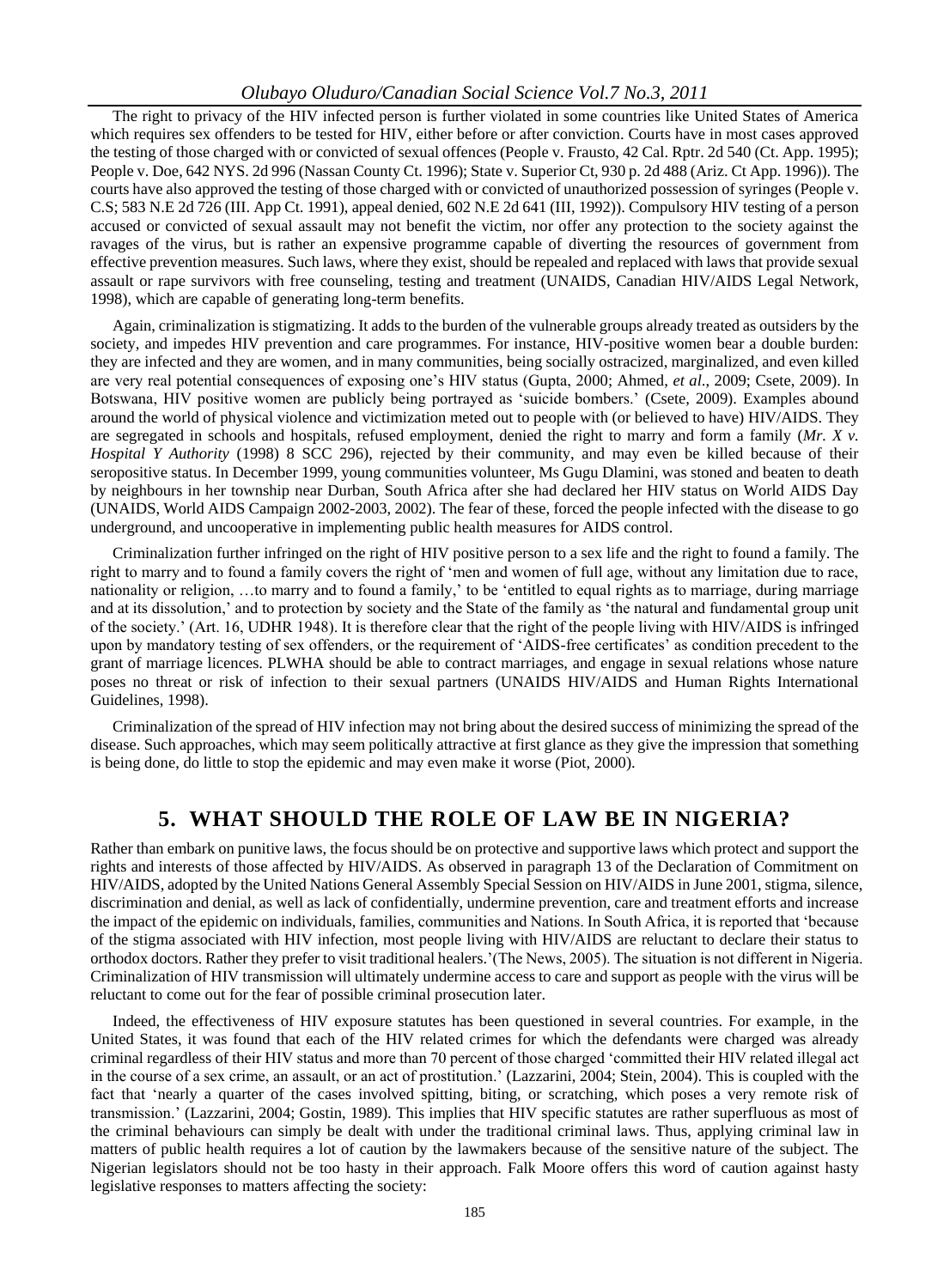One of the most usual ways in which centralized government invade the social fields within their boundaries is by means of legislation. But innovative legislation or other attempts to direct change often fail to achieve their intended purposes; and even when they succeed wholly or partially, they frequently carry with them unplanned and unexpected consequences. This is because new laws are thrust upon going social arrangements in which there are complexes of binding obligations already in existence (Moore, 1978).

The following limiting principles in criminalizing an act or conduct, outlined by Walker (Walker, 1987; Allen, 2001), may serve as a guide to Nigerian government in determining whether to criminalize HIV endangerment. Walker divided these principles into moral and pragmatic limits.

Moral limits include:

a. Prohibitions should not be included in criminal law for the sole purpose of ensuring that breaches of them are visited with retributive punishment.

b. The criminal law should not be used where measures involving less suffering are as effective or almost as effective in reducing the frequency of the conduct in question.

c. The criminal law should not include prohibitions whose by-products are more harmful than the conduct which they are intended to discourage.

d. The criminal law should not be used for the purpose of compelling people to act in their own best interests.

Pragmatic Limits include:

e. The criminal law should not include prohibitions which do not have strong public support.

f. A prohibition should not be included in the criminal code if only a small percentage of infringements of it could be proved against infringers.

Applying these principles to the calls by people for the amendment of the Nigerian criminal statutes to create an HIVspecific offence, it would be realized, may not be necessary. The traditional criminal law offences and the public health legislations are adequate in limited circumstances where the transmission of HIV may constitute criminal offence. Occasional extreme case of dangerous behavior can be dealt with by public health officials as a public health problem under public health laws (Burris, 2007).

Nigerian government should as a matter of urgency enact, strengthen or enforce, as appropriate, legislation, regulations and other measures to eliminate all forms of discrimination against and to ensure the full enjoyment of all human rights and fundamental freedoms by people living with HIV/AIDS and members of vulnerable groups, in particular to ensure their access to, *inter-alia*, education, inheritance, employment, health care, social and health services, prevention, support and treatment, information and legal protection, while respecting their privacy and confidentiality; and develop strategies to combat stigma and social exclusion connected with the epidemic (UN Declaration of Commitment on HIV/AIDS, para. 58, 2001).

Laws protecting the rights and fundamental freedoms of people living with HIV/AIDS will promote an enabling environment that will ensure behavioural change of those affected, promote voluntary testing and counseling, and help to achieve the public health goals relative to HIV/AIDS.

There is also the need to change some of the unwholesome socio-cultural values and practices in Nigeria that promotes the spread of the disease, such as wife inheritance, multiple concurrent partners, among others. Policies should be directed at promoting equal status of women in marriage, inheritance, employment, access to credit and protecting women against violence (Burris). This can be done by reviewing all anti-discrimination laws, and by educating the people through seminars, symposia and rallies to change these unwholesome practices.

Also, there is need for Nigerian government to strengthen the laws on sexual violence against women and children generally, most especially, the law against rape by imposing a stiffer penalty on the culprits. The agencies responsible for enforcement of these laws should also be adequately empowered to be able to enforce these laws. In this direction, government should improve criminal justice system in the areas of investigating and prosecuting sexual offences against women and children (UNAIDS Policy Brief, 2008).

### **CONCLUSION**

Each of the usual rationales for using criminal law- retribution, incapacitation, and deterrence- appear ill-suited to deal with the pandemic (Gostin, 1989). The UN Special Rapporteur, Anand Grover, recently notes that 'criminal laws that explicitly regulate the sexual conduct of people living with HIV have not been shown to significantly impact on sexual conduct, nor do they have a normative effect in moderating risk behaviours." (Grover, 2010; Lazzarini, 2004). Thus, rather than criminalizing HIV endangerment in Nigeria, it is better to review and reform the criminal laws to ensure that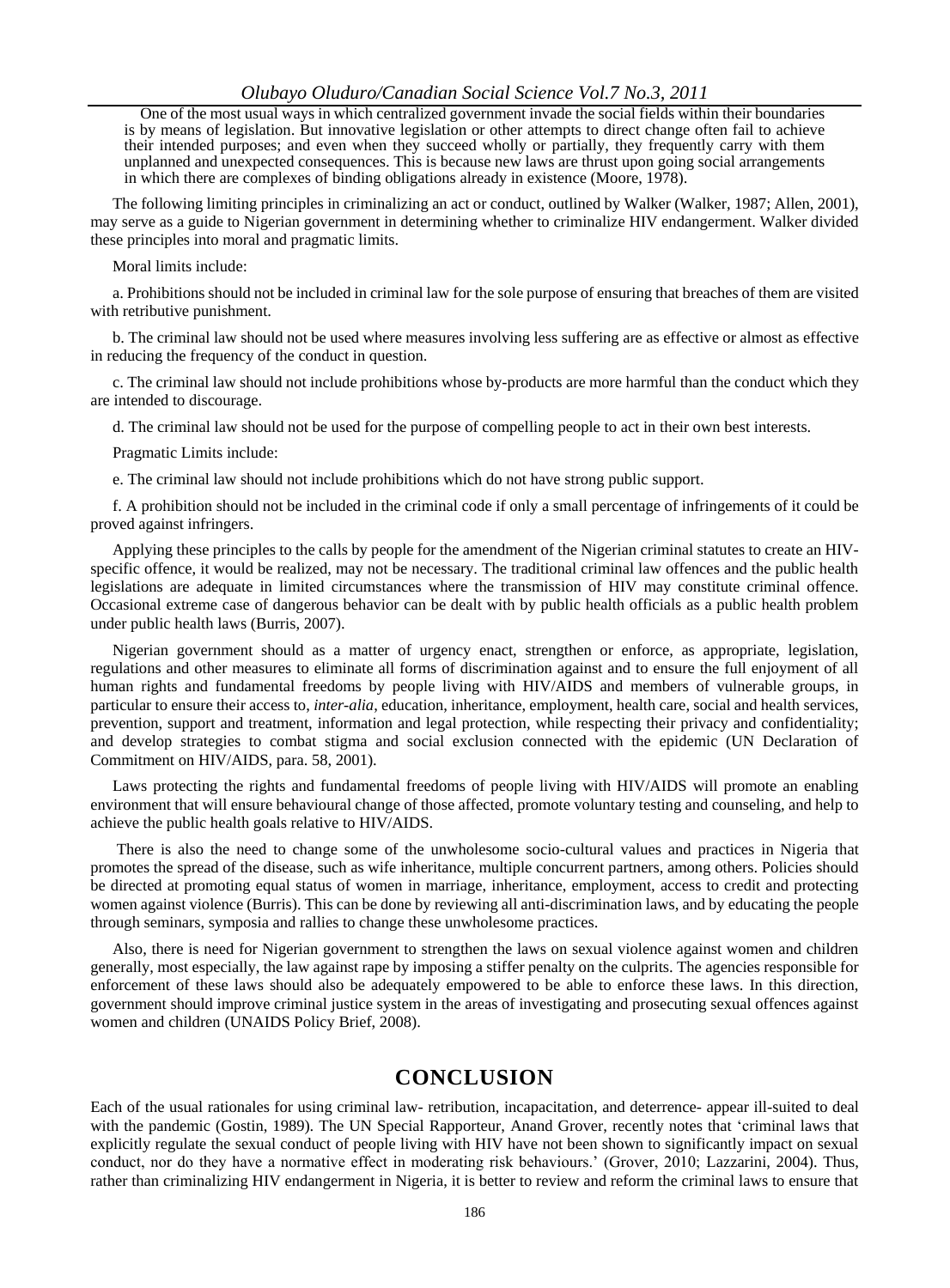they are in conformity with international and regional human rights standards, and are not misused in the context of HIV/AIDS or targeted at vulnerable groups. Explaining why Mauritius decided not to criminalize HIV endangerment, Rama Valayden, Attorney General and Minister of Justice and Human Rights of the Republic of Mauritius, 2007 stated that:

"Mauritius decided not to criminalize exposure to HIV or even HIV transmission. Legislators realized that legislation criminalizing HIV exposure and/or transmission would not be able to withstand a constitutional challenge, because of the difficulties with proof, the likely vagueness of the definition of exposure, and the risk of selective prosecution. The main reason for not criminalizing HIV transmission was however the concern about detrimental impacts on public health and the conviction that it would not serve any preventive purposes. Criminalization would have created more problems than solving them. Therefore, Mauritius decided to put its resources where they are most likely to have a positive impact on reducing the spread of HIV: increased funding for HIV testing and counseling and for evidence- informed prevention measures (Valayden; Jürgens, 2008).

Also sounding a warning on placing too much faith on criminal law in the fight against HIV pandemic, Holland stated that: "It is trite to say that law cannot be a panacea for all social ills. Before invoking the rough instrument of the criminal law, we must be sure it will have some impact on the problem at hand. We must also be satisfied that, on the balance, the use of the criminal law will not be counterproductive and that it will do more harm than good." (Holland; Chirawu). Criminalization of HIV is a strange and a blunt weapon in the long fight to combat HIV. New criminalization statutes on HIV transmission in Nigeria will obviously not achieve the objectives of criminal law in the contexts of HIV/AIDS. Given the present situation, prevention is the most feasible approach to reversing the epidemic- lacking a vaccine and with treatment unaffordable or inaccessible to most people who need it (UNFPA, 2002). Government should focus on ways to prevent the epidemic through education and adequate funding of the health sector, particularly "when HIV has become more treatable." (McArthur, 2009).

### **REFERENCES**

- Adeyemi, A.A. (1968). Sentencing of Imprisonment: Objectives, Trends and Efficacy. In Elias T.O. (Ed.), *The Prison*
- *System in Nigeria*. Papers Submitted at the National Conference on the Prison System, Lagos, University of Lagos. Adeyemi, A.A. (1977). The Contribution of the Court to the Development of Penal Policy. In A.B. Kasunmu (Ed.), *The*

*Supreme of Nigeria 1956-1970* (pp.136-152). Ibadan: Heinemann Educational.

- Adeyemi, A.A. (1990). Administration of Justice in Nigeria Sentencing. *Law, Development and Administration in Nigeria*, Lagos: LAWDEV. FMOJ.
- Adeyemi, A.A. (1988-1991). Death Penalty in Nigeria: Criminological Perspectives. *Nigerian Current Law Review.*
- Ahmed, A. *et al*. (2009). Protecting HIV-positive women's human rights: recommendations for the United States National HIV/AIDS Strategy. *Reproductive Health Matters, 17* (34), 127-134.
- Albertyn, C. (2000). Using Rights and the Law to Reduce Women"s Vulnerability to HIV. *Canadian HIV/AIDS Policy and Law Review*.
- Allen, M.J. (2001). *Elliott & Wood's Cases and Materials on Criminal Law* (8<sup>th</sup> ed.). London: Sweet & Maxwell.
- Annan, K. (2001). Addressing a Special Session of the United Nations, quoted in Kopelman, L.M. (2002). If HIV/AIDS is Punishment, Who is Bad?. *Journal of Medicine and Philosophy, 27*(2).

Burris, S. *et al*. (2007). Do Criminal Laws Influence HIV Risk Behavior? An Empirical Trial. *Ariz. St. L.J., 39*, 467-519.

Centers for Disease Control and Prevention (CDC). (2001). HIV and AIDS- United States, 1981-2000. *Morbidity and Mortality Weekly Report (MMWR), 50*(21), 429-456.

Centre for the Right of Health (CRH), (2001). *HIV/AIDS and Human Rights: Summary of Cases*. Lagos, Nigeria.

- Chipfakacha, V.G. (1997). STD/AIDS Knowledge, Beliefs and Practices of Traditional Healers in Botswana. *AIDS Care, 9*, 417-425
- Closen, M.L. *et al*. (1994). Criminalization of an Epidemic: HIV/AIDS and Criminal Exposure Law. *Arkansas Law Review, 46*.
- Csete, J., *et al*. (2009). Vertical HIV Transmission should be Excluded from Criminal Prosecution. *Reproductive Health Matters, 17*(34), 154-162.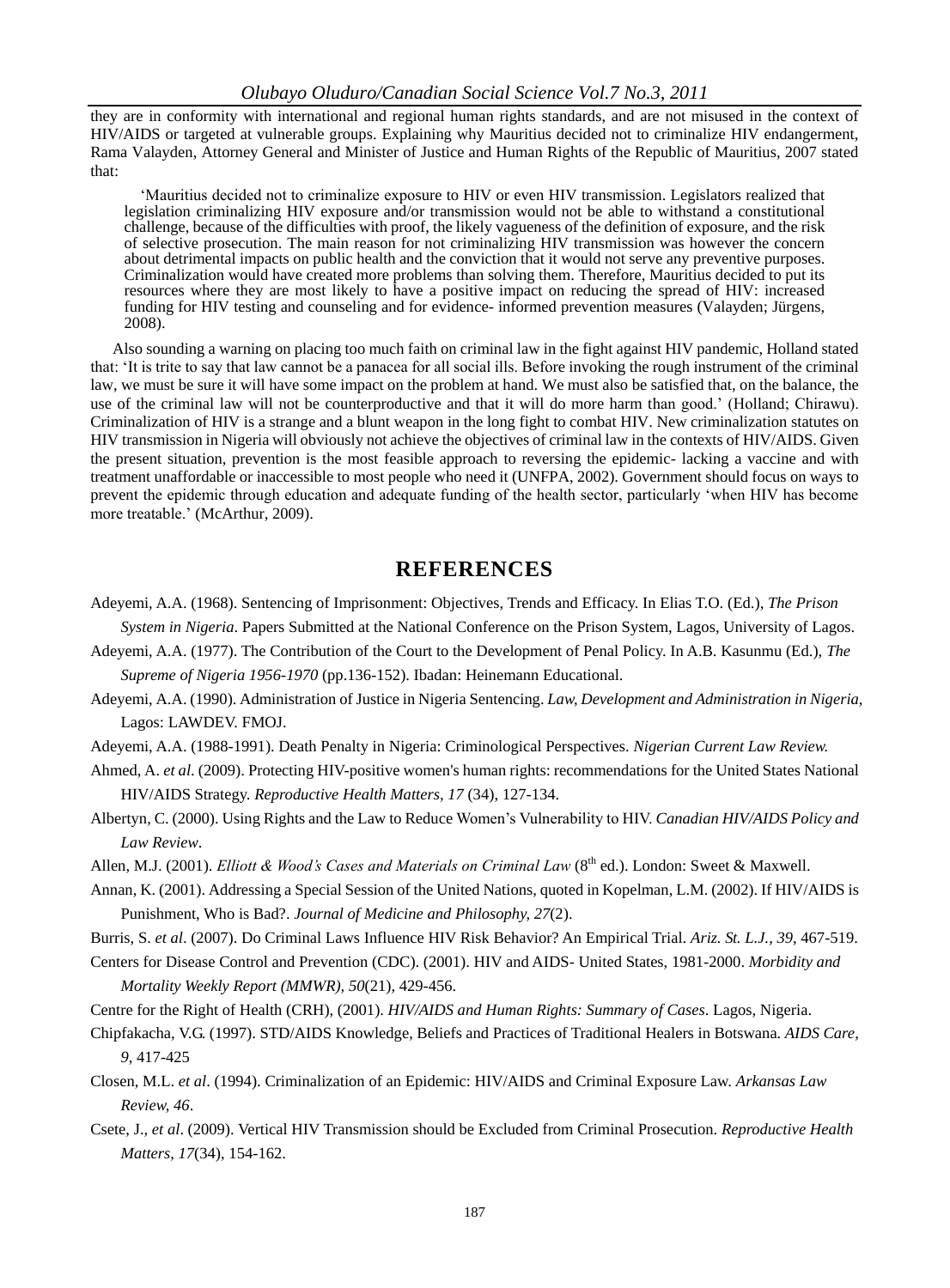- Elliott, R. (2000). Criminal Law and HIV/AIDS: Strategic Considerations. *Canadian HIV/AIDS Policy and Law Review, 5*(4). UNAIDS publication.
- Gegax, T.T. (1997). The AIDS Predator, *Newsweek*, 58, quoted in Shriver, C.M. (2001). State Approaches to Criminalizing the Exposure of HIV: Problems in Statutory Construction, Constitutionality and Implications. *N. Ill. U.L. Rev*., *21*, 319-353.
- Gostin, L. (1989). The Politics of AIDS: Compulsory State Powers, Public Health and Civil Liberties. *Ohio St. L.J*., *49*, 1017-1058.
- Gostin, L. (1989). Public Health Strategies for Confronting AIDS: Legislative and Regulatory Policy in the United States. *J. Am. Med. Assoc*., (261), 1621.
- Gostin, L. & Mann, J.M. (1994). Towards the Development of a Human Rights Impact Assessment for the Formulation and Evaluation of Public Health Policies. *Health and Human Rights*, *1*(1), 58-80.
- Gupta, G.R. (2000). Gender, Sexuality and HIV/AIDS: The What, The Why, and The How. *Canadian HIV/AIDS Policy and Law Review*. UNAIDS publication.
- Hamblin, J. (1994). HIV and Public Health Policy: Why Individual Matter. *African Network on Ethics, Law and HIV. Proceedings of the Intercountry Consultation,* Dakar, Senegal 27 June-1 July. UNDP publication.
- Immananagha, P.E.J. *et al*. (2004). Traditional Healers" Practices and the Spread of HIV/AIDS in South Eastern Nigeria. *Tropical Doctor, 34*, 79-82
- Jackson, H. (2002). *AIDS in African - Continent in Crisis*. SAFAIDS.
- Klugman, B. (2000). Sexual Rights in Southern African: A Beijing Discourse or a Strategic Necessity. *Health and Human Rights, 4*(2).
- Lazzarini, Z. *et al*. (2002). Evaluating the Impact of Criminal Laws on HIV Risk Behavior. *Journal of Law, Medicine & Ethics*, *30*(2), 239-253.
- Malera, G.T. (2007). The Efficacy and Limits of Criminal Punishment as a Means of Preventing the Spread of HIV/AIDS in Malawi. *Malawi Law Journal, 1*(1), 48-61.
- Mann, J.M. *et al*. (1994). Health and Human Rights. *Health and Human Rights*, *1*(1), 6-23.
- Markus, M. (1999). A Treatment for the Disease: Criminal HIV Transmission/Exposure Laws. *Nova. L. Rev., 23*, 847-879.
- McArthur, J.B. (2009). As the Tide Turns: The Changing HIV/AIDS Epidemic and the Criminalization of HIV Exposure. *Cornell L. Rev., 94*, 731-736.
- Moore, F.S. (1978). *Law as Process: An Anthropological Approach*. London: Routledge & K. Paul.
- Morris T. & Morris P., Pentoville, quoted in Adeyemi A.A. (1999). Sentencing: Principles and Practices. In *Burning Issues in Civil and Criminal Procedure and Practice: Essays in Honour of Hon. Justice Omotunde Ilori*, Lagos: International Legal Research House publication.
- Mosiello, J. (1999). Why the Intentional Sexual Transmission of Human Immunodeficiency Virus (HIV) Should be Criminalized Through the Use of Specific HIV Criminal Statutes. *N.Y.L. Sch. J. Hum. Rts., 15,* 595-624.
- Mswela, M. (2009). Cultural Practices and HIV in South Africa: A Legal Perspective. *Potchefstroom Electronic Law Journal, 12*(4), 172-214.
- Neave, M. (1998). "Sexual Industry and the AIDS Debate, 1988." In Legal and Ethical Issues Raised by HIV/AIDS, Literature Review and Annotated Bibliography (2<sup>nd</sup> ed.). Canadian HIV/AIDS Legal Network UNAIDS.
- Pearshouse, R. (2008). Legislation Contagion: Building Resistance. *HIV/AIDS Policy and Law Review, 13*(2-3).
- Peltzer, K. *et al*. (2006). HIV/AIDS/STI/TB Knowledge, Beliefs and Practices of Traditional Healers in KwaZulu-Natal. *South Africa AIDS Care*, *18*(6), 608-613.
- Piot, P. (2000). Putting Third First: Critical Legal Issues and HIV/AIDS. *Canadian HIV/AIDS Policy and Review*, UNAIDS publication.
- Sanon, P. (2009). Advocating Prevention over Punishment: the Risks of HIV Criminalization in Burkina Faso. *Reproductive Health Matters, 17*(34), 146-153.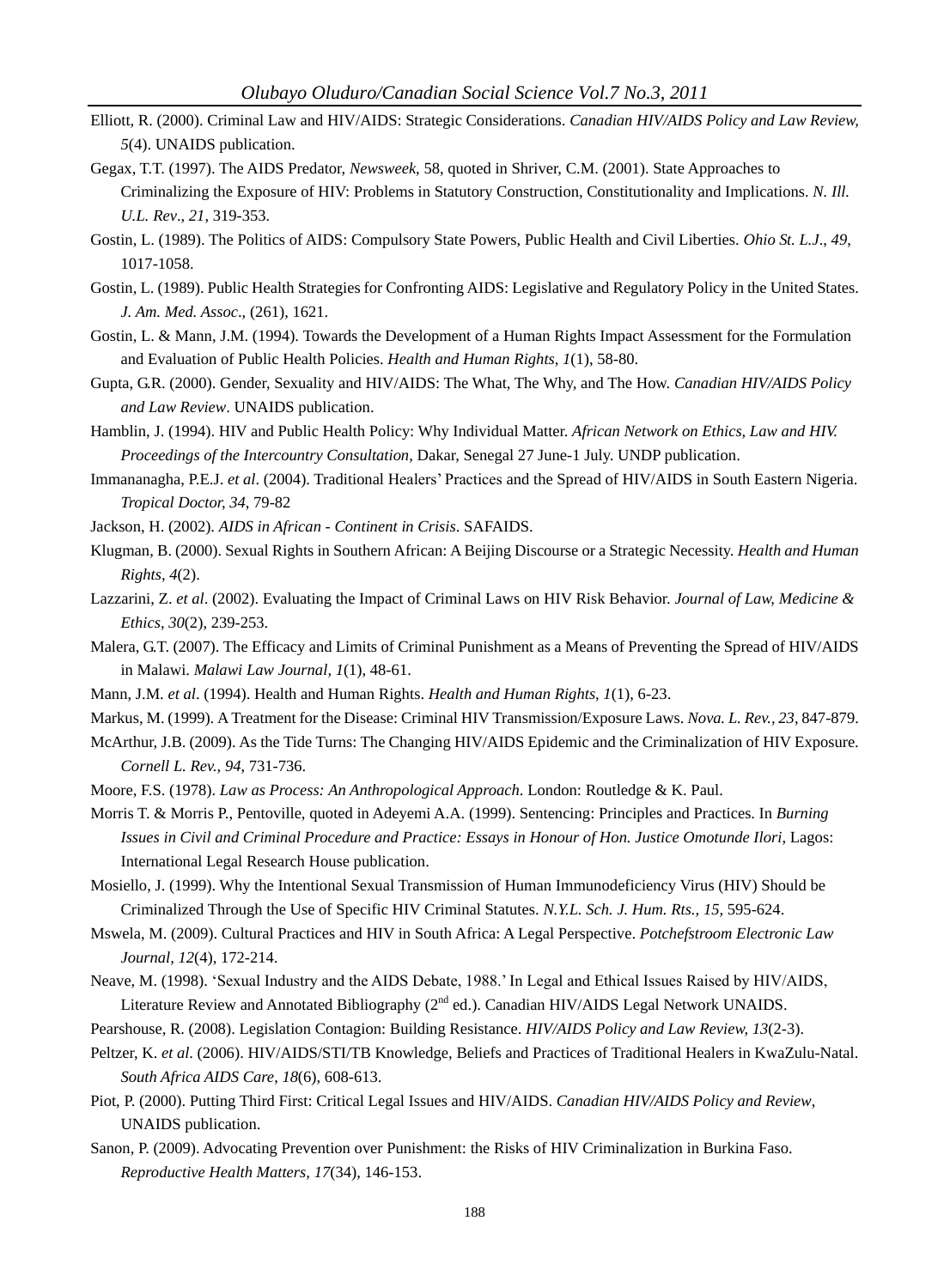Stein, A. (2004). Should HIV Be Jailed? HIV Criminal Exposure Statutes and their Effects in the United States and South Africa. *Washington University Global Studies Law Review, 3*, 177-198.

The News. (2005). Tradition to Tackle AIDS.

- UNAIDS Handbook for Legislators on HIV/AIDS. (1999). *Law and Human Rights, Annotated International Guidelines.* Geneva, Switzerland: UNAIDS/IPU.
- UNAIDS World AIDS Campaign 2002-2003. (2002). *A Conceptual Framework and basis for Action: HIV/AIDS Stigma and Discrimination*. UNAIDS.
- UNAIDS HIV/AIDS and Human Rights International Guidelines. (1998). *Second International Consultation on HIV/AIDS.* Geneva, 23-25 September, 1996, UNAIDS Publication.
- UN Declaration of Commitment on HIV/AIDS. (2001, June). *Adopted by the United Nations General Assembly Special Session on HIV/AIDS*, 24-25.
- UNFPA. (2002). Preventing HIV Infection, Promoting Reproductive Health: UNFPA Response.
- Vernazza, P. *et al*. (2008). Sero-Positive People that do not have any other STI and are following an Effective Regime of ARVs are Uninfectious through Sexual Contact. *Swiss Medical Bulletin, 89*(5).
- *Walker, N. (1987). Crime and Criminology: A critical Introduction*. Oxford University Press: Oxford Oxfordshire and New York.
- Webber, D.W. (2000). HIV/AIDS Legal Issues in the United States. *Canadian HIV/AIDS Policy and Law Review*, UNAIDS publication.
- Wolf, L.E. & Vezina, R. (2004). Crime and Punishment: Is there a Role for Criminal Law in HIV Prevention Policy? *Whittier L. Rev., 25,* 821-887.
- World Health Organization (WHO). (2007). Maternal Mortality in 2005: Estimates Developed by WHO, UNICEF, UNFPA and the World Bank. Geneva: WHO.

### **Internet sources**

- AIDS Law. (2005). Criminalization of HIV/AIDS," Legal and Ethical Issues Raised by HIV/AIDS- Literature Review. Available from: http://www.aidslaw.ca/maincontent/otherdocs/biblio/b-3.htm
- AIDS Law. (2005). Legal and Ethical Issues Raised by HIV/AIDS- Annotated Bibliography. Available from: http://www.aidslex.org/site\_documents/R002E.pdf
- AVERT Averting HIV/AIDS. The History of HIV and AIDS in America. Available from: http://www.avert.org/aids-history-america.htm
- Axam, H. et al. (1999). AIDS Law Project South Africa, Response Paper to the SA Law Commission"s Discussion Paper. Available from: http://www.hri.ca/partners/alp
- Bassir O. The Proper Role of Criminal Law in Checking the Spread of AIDS. Available from: http://www.helium.com/items/196232-the-proper-role-of-criminal-law-in-checking-the-spread-of-aids
- Burris, S. et al. The Criminalization of HIV: Time for an Unambiguous Rejection of the Use of Criminal Law to Regulate the Sexual Behaviour of those with and at Risk of HIV. Available from: http://papers.ssrn.com/sol3/papers.cfm?abstract\_id=1189501
- Cameron, E. et al. (2008). HIV is a Virus, not a Crime: Ten Reasons Against Criminal Statutes and Criminal Prosecutions. *Journal of the International AIDS Society, 11*, 7. Available from: http://www.biomedcentral.com/content/pdf/1758-2652-11-7.pdf
- Cameron, E. (2009). Criminalization of HIV Transmission: Poor Public Health Policy. Canadian HIV/AIDS Legal Network, *HIV/AIDS Policy and Law Review, 14*(2). Available from:

http://www.aidslaw.ca/publications/interfaces/downloadFile.php?ref=1603

Canadian HIV/AIDS Legal Network. (2008). Does Criminalizing HIV Exposure make Sense? Available from: http://www.aidslaw.ca/publications/publicationsdocEN.php?ref=847